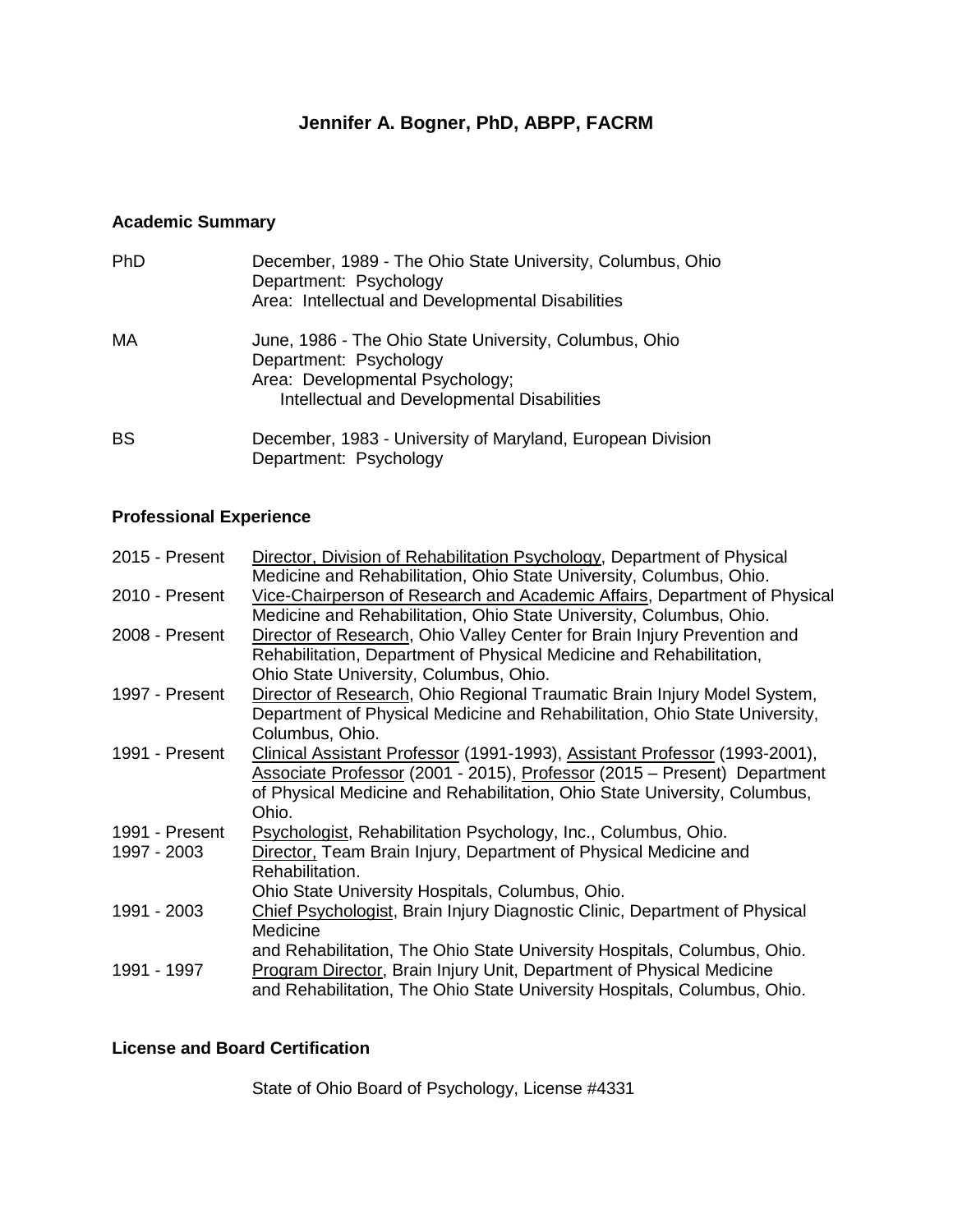Board Certified in Rehabilitation Psychology, American Board of Professional Psychology #5641

#### **Honors and Awards**

| 2012 | Fellow of the American Congress of Rehabilitation Medicine              |
|------|-------------------------------------------------------------------------|
| 2016 | Roger G. Barker Distinguished Research Contribution Award, APA Division |
|      | 22                                                                      |
| 2019 | William Fields Caveness Award, Brain Injury Association of America      |

### **Editorial Boards**

Associate Editor (2008-Present), *Journal of Head Trauma Rehabilitation* Editorial Board Member (2000-2007), *American Journal of Physical Medicine and Rehabilitation* Editorial Board Member (2002-2006), *Rehabilitation Psychology* Editorial Board Member (1996-1999), *Journal of Neurovascular Disease*

## **Professional Affiliations and National Service**

| 2017 - Present | Chair, Strategic Planning Committee for the Traumatic Brain Injury Model                             |
|----------------|------------------------------------------------------------------------------------------------------|
|                | Systems (a program funded by the National Institute on Independent Living,                           |
|                | Disability and Rehabilitation Research                                                               |
| 2015           | Patient-Centered Outcomes Research Institute grant reviewer, ad-hoc                                  |
|                | (served on Pragmatic Trials Review Group)                                                            |
| 2002 - 2019    | American Congress of Rehabilitation Medicine (ACRM) Board of Governors:                              |
|                | Secretary (two terms, 2015-2019); Member-at-Large and Membership Liaison                             |
|                | (two terms, 2010 - 2015); served on various committees as member and                                 |
|                | chair (Membership, Awards, Policies and Procedures).                                                 |
| 2014 - Present | American Congress of Rehabilitation Medicine Brain Injury Interdisciplinary                          |
|                | Special Interest Group Chair (2016-2018); currently serving as Immediate                             |
|                | Past-Chair                                                                                           |
| 2014 - Present | Panel Lead, Guidelines for the Rehabilitation and Chronic Disease                                    |
|                | Management of Adults with Moderate to Severe Traumatic Brain Injury,                                 |
|                | sponsored by the Brain Injury Association of America                                                 |
| 1991 - Present | Member, American Psychological Association and Division 22, Rehabilitation                           |
|                | Psychology; Member, Division 22 Membership Committee (2012 – Present);                               |
|                | Member, Division 22 Research Committee (1999- 2008); Division 22 Program<br>Committee (2000 - 2001). |
| 2010           | Ad-Hoc Review Panel Member, National Institute on Independent Living,                                |
|                | Disability and Rehabilitation Research                                                               |
| 2013 - Present | Ad-Hoc Review Panel Member, Congressionally-Directed Medical Research                                |
|                |                                                                                                      |
|                | Programs                                                                                             |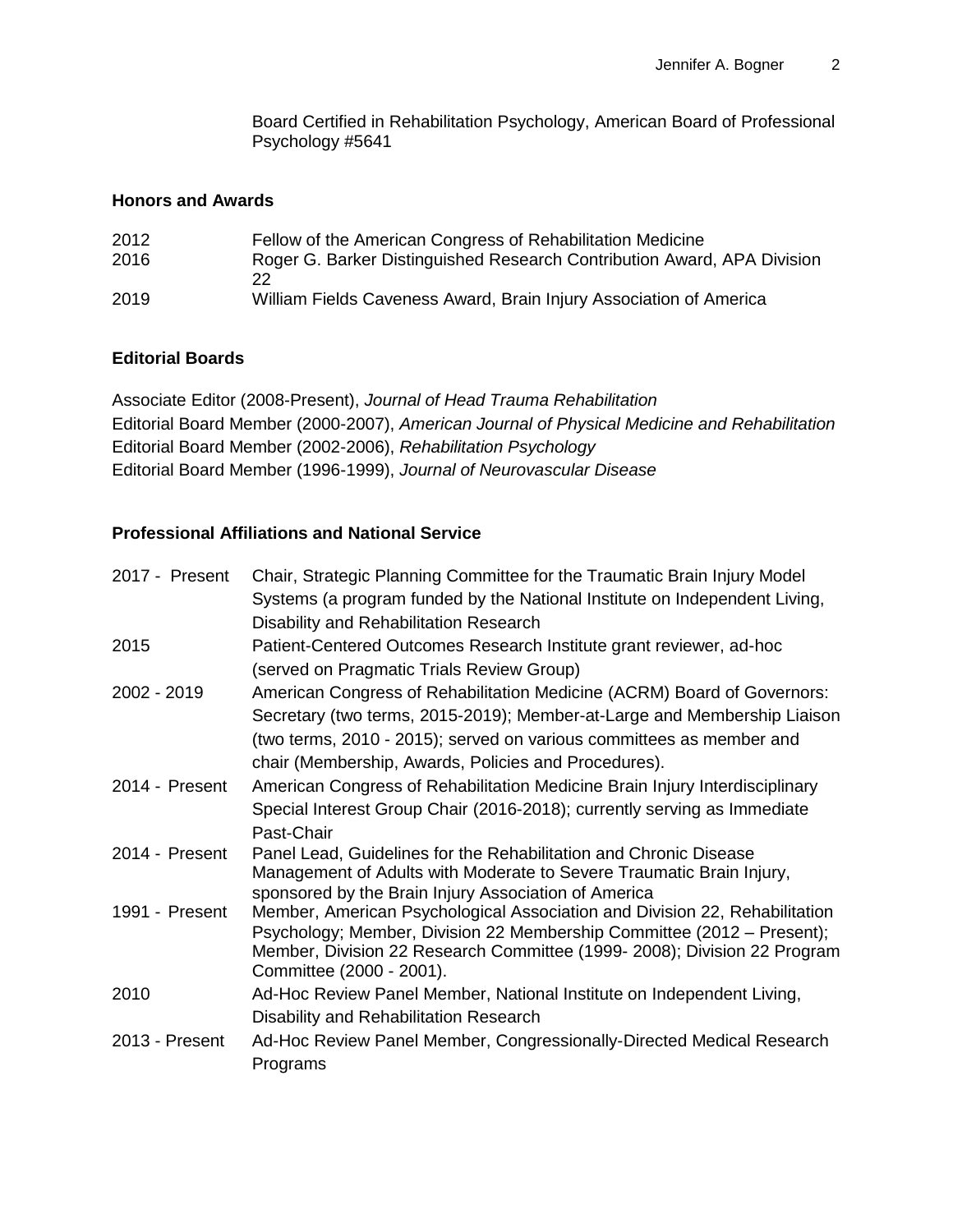| 2011 | TBI Expert Consensus Group Member for the Identification and Treatment of   |
|------|-----------------------------------------------------------------------------|
|      | TBI and Co-Occurring Psychiatric Symptoms among OEF/OIF/OND                 |
|      | Veterans, Veterans Integrated Service Network 19, Mental Illness Research,  |
|      | <b>Education, and Clinical Center</b>                                       |
| 2009 | Member, National Institute of Neurological Disorders and Stroke Interagency |
|      | Taskforce for the Development of Common Data Elements for Traumatic         |
|      | <b>Brain Injury</b>                                                         |

#### **University Service**

| 2016 - 2018    | Member, College of Medicine P&T Committee                                       |
|----------------|---------------------------------------------------------------------------------|
| 2013 - Present | Chair, OSU Physical Medicine and Rehabilitation Promotion and Tenure            |
|                | Committee                                                                       |
| 2019 - Present | Host, OSU Physical Medicine and Rehabilitation Research Forum                   |
| 2010 - Present | Chair, OSU Physical Medicine and Rehabilitation Research Committee (ad-         |
|                | hoc)                                                                            |
| 2002 - 2009    | Member, OSU Physical Medicine and Rehabilitation Medical Education<br>Committee |
| 2001 - 2004    | Member, OSU College of Medicine Faculty Council, Delegate Alternate             |
| 2000 - 2001    | OSU Medical Center Rehabilitation Division Administration Committee             |
| 1994 - 2000    | Member, OSU Physical Medicine and Rehabilitation Clinical Quality               |
|                | Management                                                                      |
| 1995 - 1996    | OSU Medical Center Rehabilitation Division Accreditation Committee              |
| 1993           | OSU Department of Physical Medicine and Rehabilitation/OSU Medical              |
|                | <b>Center Rehabilitation Division Operational Guidelines Committee</b>          |

#### **Community Service**

| 1998 – 2019   | Central Ohio Trauma System Board of Directors                     |
|---------------|-------------------------------------------------------------------|
| $2007 - 2013$ | Central Ohio Trauma System Executive Committee (elected position) |

#### **Peer-reviewed Publications**

- Nakase-Richardson R, Schwartz DJ, Ketchum JM, Drasher-Phillips L, Dahdah MN, Monden KR, Bell K, Hoffman J, Whyte J, **Bogner J**, Calero K, Magalang U. Comparison of diagnostic sleep studies in hospitalized neurorehabilitation patients with moderate to severe traumatic brain injury. Chest, 2020, online ahead of print.
- Nakase-Richardson R, Schwartz DJ, Ketchum JM, Drasher-Phillips L, Dahdah MN, Monden KR, Bell K, Hoffman J, Whyte J, **Bogner J**, Calero K, Magalang U. Cost-benefit analysis from a payor's perspective for screening and diagnosing OSA during inpatient rehabilitation for moderate-severe TBI. Archives of Physical Medicine and Rehabilitation, 2020, online ahead of print.
- Zeitzer JM, Hon F, Whyte J, Monden KR, **Bogner** J, Dahdah M, Wittine L, Bell KR, Nakase-Richardson R. Coherence Between Sleep Detection by Actigraphy and Polysomnography in a Multi-Center, Inpatient Cohort of Individuals with Traumatic Brain Injury. PM R. 2020 Mar 3. doi: 10.1002/pmrj.12353. [Epub ahead of print] PubMed PMID: 32125095.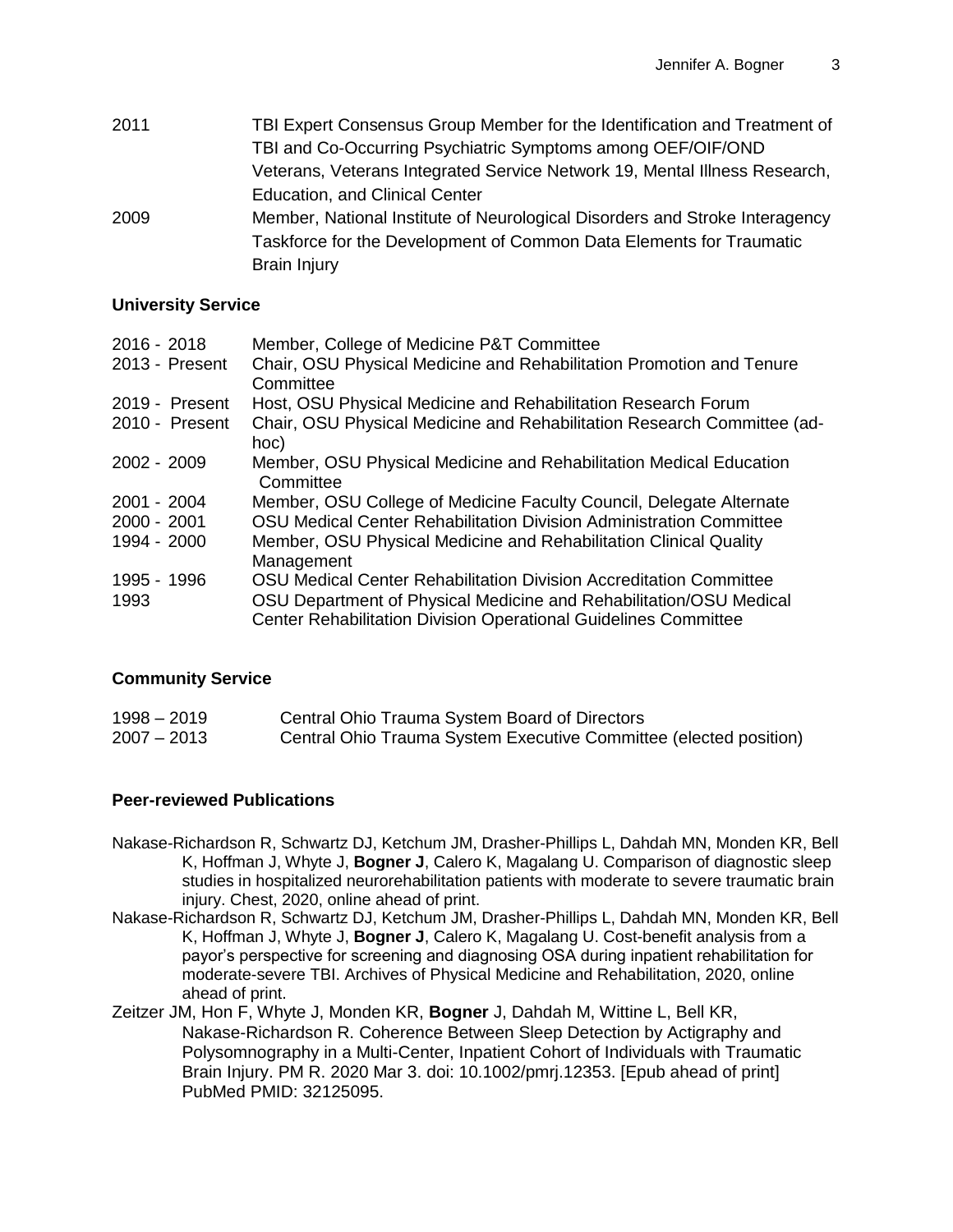- Corrigan JD, Hagemeyer AN, Weil Z, Sullivan L, Shi J, **Bogner** J, Yang J. Is Pediatric Traumatic Brain Injury Associated with Adult Alcohol Misuse? J Neurotrauma. 2020 Jul 15;37(14):1637-1644
- Gardner RC, Rivera E, O'Grady M, Doherty C, Yaffe K, Corrigan JD, **Bogner** J, Kramer J, Wilson F. Screening for Lifetime History of Traumatic Brain Injury Among Older American and Irish Adults at Risk for Dementia: Development and Validation of a Web-Based Survey. J Alzheimers Dis. 2020;74(2):699-711. doi: 10.3233/JAD-191138. PubMed PMID: 32065793.
- Rabinowitz AR, Chervoneva I, Hart T, O'Neil-Pirozzi TM, **Bogner** J, Dams-O'Connor K, Brown AW, Johnson-Greene D. Influence of Prior and Intercurrent Brain Injury on 5-Year Outcome Trajectories After Moderate to Severe Traumatic Brain Injury. J Head Trauma Rehabil. 2020 Jan 28. doi: 10.1097/HTR.0000000000000556. [Epub ahead of print] PubMed PMID: 31996607.
- Nakase-Richardson R, Schwartz DJ, Drasher-Phillips L, Ketchum JM, Calero K, Dahdah MN, Monden KR, Bell K, Magalang U, Hoffman JM, Whyte J, **Bogner** J, Zeitzer JM. Comparative Effectiveness of Sleep Apnea Screening Instruments During Inpatient Rehabilitation Following Moderate to Severe TBI. Arch Phys Med Rehabil. 2020 Feb;101(2):283-296. doi: 10.1016/j.apmr.2019.09.019. Epub 2019 Nov 6. PubMed PMID: 31705855.
- **Bogner** J, Corrigan JD, Yi H, Singichetti B, Manchester K, Huang L, Yang J. Lifetime history of traumatic brain injury and behavioral health problems in a population-based sample. J Head Trauma Rehabil. 2020;35(1):E43-E50. doi: 10.1097/HTR.0000000000000488.
- Corrigan JD, Zheng T, Pinto SM, **Bogner** J, Kean J, Niemeier JP, Guerrier TP, Haaland B, Horn SD. Effect of pre-existing and co-occurring comorbid conditions on recovery in the 5 years after rehabilitation for traumatic brain injury. J Head Trauma Rehabil. 2020; 35(3): S288-298.
- Hade EM**, Bogner J,** Corrigan JD, Horn S, Peng J. Comparative effectiveness for inpatient rehabilitation interventions for traumatic brain injury: Introduction. Arch Phys Med Rehabil. 2019;100(10):1986-1989. PMID: 31561814
- **Bogner** J, Dijkers M, Hade EM, Beaulieu C, Montgomery E, Giuffrida C, Timpson M, Peng J, Gilchrist K, Lash A, Hammond FM, Horn SD, Corrigan JD. Contextualized treatment in traumatic brain injury inpatient rehabilitation: effects on outcomes during the first year after discharge. Arch Phys Med Rehabil. 2019;100(10):1810-1817. PMID: 30716280
- Timpson M, Hade EM, Beaulieu C, Horn SD, Hammond FM, Peng J, Montgomery E, Giuffrida C, Gilchrist K, Lash A, Dijkers M, Corrigan JD, **Bogner J**. Advanced therapy in traumatic brain injury rehabilitation: effects on outcomes during the first year after discharge. Arch Phys Med Rehabil. 2019 Oct;100(10):1818-1826. PMID: 30578774
- Beaulieu CL, Peng J, Hade EM, Corrigan JD, Seel RT, Dijkers MP, Hammond FM,Horn SD, Timpson ML, Swan M, **Bogner** J. Level of effort and 3 hour rule compliance. Arch Phys Med Rehabil. 2019 2019;100(10):1827-1836. PMID: 30796920
- **Bogner** J, Hade EM, Peng J, Beaulieu CL, Horn SD, Corrigan JD, Hammond FM, Dijkers MP, Montgomery E, Gilchrist K, Giuffrida C, Lash A, Timpson M. Family Involvement in Traumatic Brain Injury Inpatient Rehabilitation: A Propensity Score Analysis of Effects on Outcomes During the First Year After Discharge. Arch Phys Med Rehabil. 2019 Oct;100(10):1801-1809
- Malec JF, Ketchum JM, Hammond FM, Corrigan JD, Dams-O'Connor K, Hart T, Novack T, Dahdah M, Whiteneck GG, **Bogner** J. Longitudinal Effects of Medical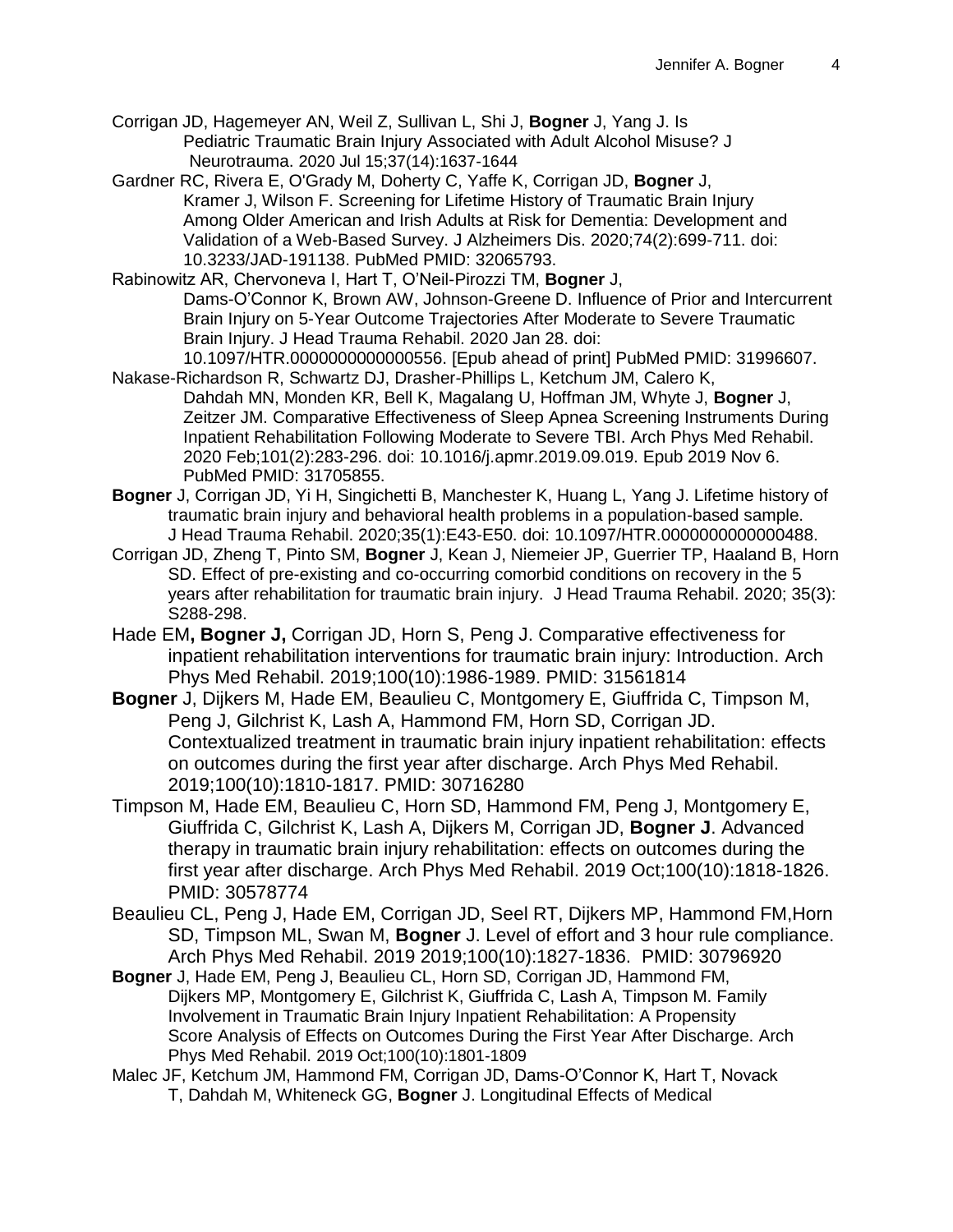Comorbidities on Functional Outcome and Life Satisfaction After Traumatic Brain Injury: An Individual Growth Curve Analysis of NIDILRR Traumatic Brain Injury Model System Data. J Head Trauma Rehabil. 2019;34(5):E24-E35.

- Manchester K, Corrigan JD, Singichetti B, Huang L, **Bogner** J, Yi H, Yang J. Current health status and history of traumatic brain injury among Ohio adults. Inj Prev. 2020;26(2):129-137.
- Hammond FM, Corrigan JD, Ketchum JM, Malec JF, Dams-O'Connor K, Hart T, Novack TA, **Bogner** J, Dahdah MN, Whiteneck GG. Prevalence of Medical and Psychiatric Comorbidities Following Traumatic Brain Injury. J Head Trauma Rehabil. 2019 Jul/Aug;34(4):E1-E10. doi: 10.1097/HTR.0000000000000465. PubMed PMID: 30608311.
- Dreer, L. E., Ketchum, J. M., Novack, T. A., **Bogner, J.,** Felix, E. R., Corrigan, J. D., . . . Hammond, F. M. (2018). Obesity and overweight problems among individuals 1 to 25 years following acute rehabilitation for traumatic brain injury: A NIDILRR traumatic brain injury model systems study. *The Journal of Head Trauma Rehabilitation, 33*(4), 246-256. doi:10.1097/HTR.0000000000000408 [doi]
- Hammond, F. M., Sherer, M., Malec, J. F., Zafonte, R. D., Dikmen, S., **Bogner, J**., . . . Temkin, N. (2018). Amantadine did not positively impact cognition in chronic traumatic brain injury: A multi-site, randomized, controlled trial. *Journal of Neurotrauma,*  doi:10.1089/neu.2018.5767 [doi]
- Whyte, J., Ketchum, J., **Bogner, J. A.,** Brunner, R., Hammond, F., Zafonte, R. D., . . . Weintraub, A. (2018). The effects of statin treatment on outcomes following traumatic brain injury. *Journal of Neurotrauma,* doi:10.1089/neu.2017.5545 [doi]
- Erler KS, Juengst SB, Smith DL, et al. Examining driving and participation 5 years after traumatic brain injury. *OTJR (Thorofare N J)*. 2018:1539449218757739.
- Erler KS, Juengst SB, Whiteneck GG, et al. The association of rehospitalization with participation 5 years after traumatic brain injury. *J Head Trauma Rehabil*. 2018.
- Rezai AR, Krishna V, **Bogner J,** et al. Letter: Feasibility of nucleus accumbens deep brain stimulation for morbid, treatment-refractory obesity. *Neurosurgery*. 2018;82(5):E136- E137.
- Corrigan, J. D., Yang, J., Singichetti, B., Manchester, K., & **Bogner, J.** (2017). Lifetime prevalence of traumatic brain injury with loss of consciousness. *Injury Prevention : Journal of the International Society for Child and Adolescent Injury Prevention,*  injuryprev-2017-042371 [pii]
- Erler, K. S., Whiteneck, G. G., Juengst, S. B., Locascio, J. J., **Bogner, J. A**., Kaminski, J., & Giacino, J. T. (2018). Predicting the trajectory of participation after traumatic brain injury: A longitudinal analysis. *The Journal of Head Trauma Rehabilitation,*  10.1097/HTR.0000000000000383 [doi]
- Hammond, F. M., Malec, J. F., Zafonte, R. D., Sherer, M., **Bogner, J.,** Dikmen, S., . . . Moser, E. A. (2017). Potential impact of amantadine on aggression in chronic traumatic brain injury. *The Journal of Head Trauma Rehabilitation, 32*(5), 308-318. 10.1097/HTR.0000000000000342 [doi]
- Yi, H., Corrigan, J. D., Singichetti, B., **Bogner, J. A**., Manchester, K., Guo, J., & Yang, J. (2017). Lifetime history of traumatic brain injury and current disability among Ohio adults. *The Journal of Head Trauma Rehabilitation,* 10.1097/HTR.0000000000000352 [doi]
- Baker-Sparr C, Hart T, Bergquist T, **Bogner J**, Dreer L, Juengst S, Mellick D, O'Neil-Pirozzi TM, Sander AM, Whiteneck GG. [Internet and Social Media Use After Traumatic Brain Injury:](https://www-ncbi-nlm-nih-gov.proxy.lib.ohio-state.edu/pubmed/28422898)  [A Traumatic Brain Injury Model Systems Study.](https://www-ncbi-nlm-nih-gov.proxy.lib.ohio-state.edu/pubmed/28422898) J Head Trauma Rehabil. 2017 Apr 18. doi: 10.1097/HTR.0000000000000305. [Epub ahead of print]
- **Bogner JA,** Whiteneck GG, MacDonald J, Juengst SB, Brown AW, Philippus AM, Marwitz JH, Lengenfelder J, Mellick D, Arenth P, Corrigan JD. Test-Retest Reliability of Traumatic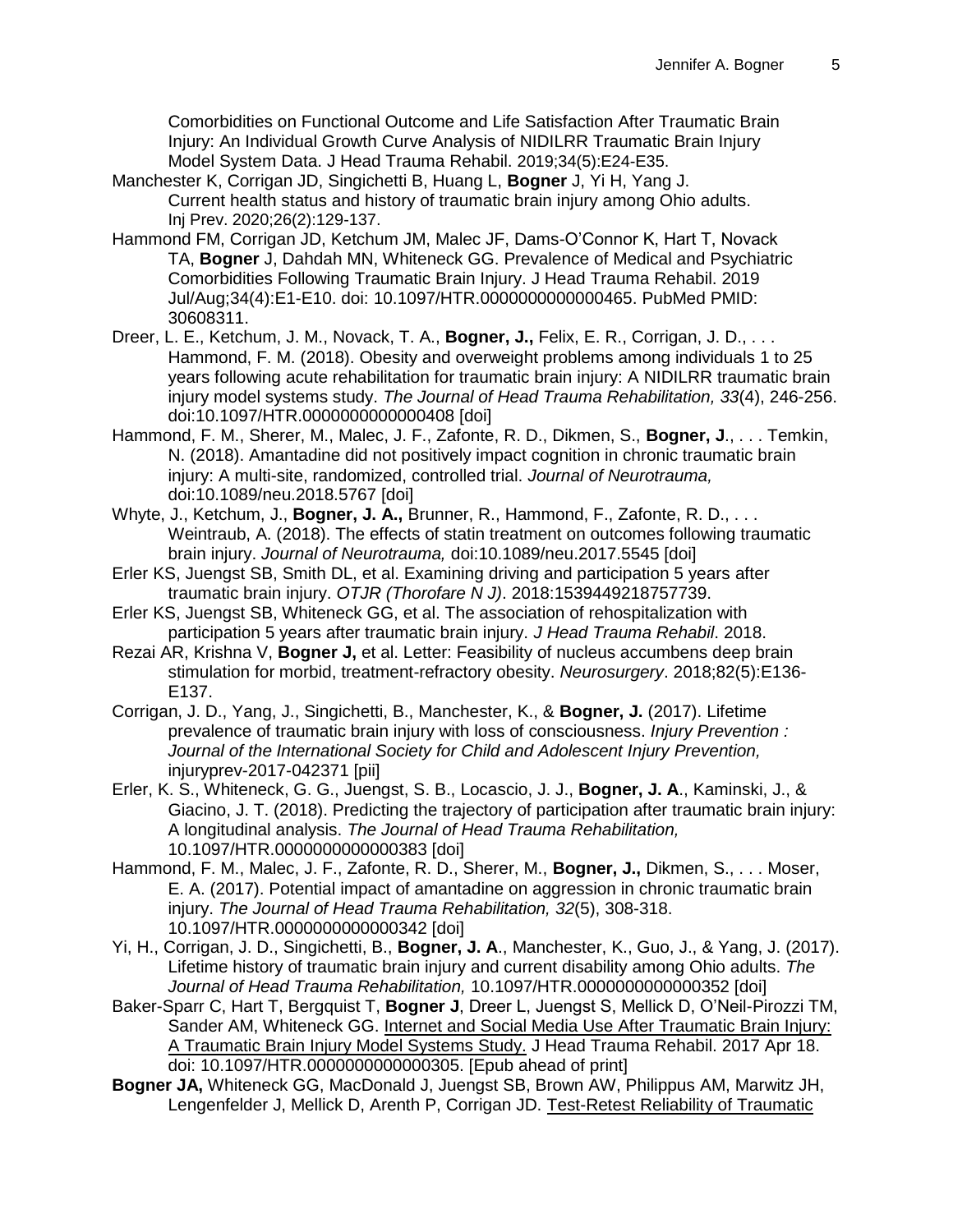Brain Injury Outcome Measures: A Traumatic Brain Injury Model Systems Study.J Head Trauma Rehabil. 2017 Feb 10. doi: 10.1097/HTR.0000000000000291. [Epub ahead of print]

- McKinlay A, Corrigan JD, **Bogner JA,** Horwood LJ. [Obtaining a History of Childhood Traumatic](https://www-ncbi-nlm-nih-gov.proxy.lib.ohio-state.edu/pubmed/28060210)  [Brain Injury Using the Ohio State University TBI Identification](https://www-ncbi-nlm-nih-gov.proxy.lib.ohio-state.edu/pubmed/28060210) Method to Elicit Adult [Recall.](https://www-ncbi-nlm-nih-gov.proxy.lib.ohio-state.edu/pubmed/28060210) J Head Trauma Rehabil. 2017 Jan 5. doi: 10.1097/HTR.0000000000000284. [Epub ahead of print]
- McHugo, G.J. Krassenbaum, S., Donley, S., Corrigan, J.D., **Bogner, J**., Drake, R.E. (2016). The prevalence of traumatic brain injury among people with co-occurring mental health and substance use disorders. *Journal of Head Trauma Rehabiliation,* epub ahead of print.
- Rezai, A. R., Sederberg, P. B., **Bogner, J**., Nielson, D. M., Zhang, J., Mysiw, W. J., . . . Corrigan, J. D. (2015). Improved function after deep brain stimulation for chronic, severe traumatic brain injury. *Neurosurgery,* doi:10.1227/NEU.0000000000001190 [doi]
- Malec, J. F., Whiteneck, G. G., & **Bogner, J. A**. (2016). Another look at the PART-O using the traumatic brain injury model systems national database: Scoring to optimize psychometrics. *Archives of Physical Medicine and Rehabilitation, 97*(2), 211-217. doi:10.1016/j.apmr.2015.09.001 [doi]
- Whiteneck, G.G., Cuthbert, J.P., Corrigan, J.D., **Bogner,** J.A. (2016) Risk of negative outcomes after traumatic brain injury: A statewide population-based survey, *Journal of Head Trauma Rehabilitation, 31*, E55-63.
- Whiteneck, G.G., Cuthbert, J.P., Corrigan, J.D., **Bogner,** J.A. (2016) Prevalence of selfreported lifetime history of traumatic brain injury and associated disability: A statewide population-based survey, *Journal of Head Trauma Rehabilitation, 31,* E43-54.
- Juengst, S. B., Adams, L. M., Bogner, J. A., Arenth, P. M., O'Neil-Pirozzi, T. M., Dreer, L. E., . . . Wagner, A. K. (2015). Trajectories of life satisfaction after traumatic brain injury: Influence of life roles, age, cognitive disability, and depressive symptoms. *Rehabilitation Psychology, 60*(4), 353-364. doi:10.1037/rep0000056 [doi]
- Hammond, F. M., Sherer, M., Malec, J. F., Zafonte, R. D., Whitney, M., Bell, K., Dikmen, S., **Bogner**, J., Mysiw J., Pershad, R. (2015). Amantadine effect on perceptions of irritability after traumatic brain injury: Results of the amantadine irritability multisite study. *Journal of Neurotrauma, 32*(16), 1230-1238.
- **Bogner**, J., Barrett, R. S., Hammond, F. M., Horn, S. D., Corrigan, J. D., Rosenthal, J.,Beaulieu, C., Waskiewicz, M., Shea, T., Reddine, C., Cullen, N., Giuffirda, C., Young, J., Garmoe, W. (2015). Predictors of agitated behavior during inpatient rehabilitation for traumatic brain injury. *Archives of Physical Medicine and Rehabilitation, 96*(8 Suppl), S274- S281.e4.
- Horn, S. D., Corrigan, J. D., **Bogner**, J., Hammond, F. M., Seel, R. T., Smout, R. J., Barrett, R., Dijkers, M.P., Whiteneck, G. G. (2015). Traumatic brain injury-practice based evidence study: Design and patients, centers, treatments, and outcomes. *Archives of Physical Medicine and Rehabilitation, 96*(8 Suppl), S178-S196.e15
- Horn, S. D., Corrigan, J. D., Beaulieu, C. L., **Bogner**, J., Barrett, R. S., Giuffrida, C. G., Ryser, D., Cooper. K., Carroll, D., Deutscher, D. (2015). Traumatic brain injury patient, injury, therapy, and ancillary treatments associated with outcomes at discharge and 9 months postdischarge. *Archives of Physical Medicine and Rehabilitation, 96*(8 Suppl), S304-29.
- Seel, R. T., Corrigan, J. D., Dijkers, M. P., Barrett, R. S., **Bogner**, J., Smout, R. J., Horn, S. D. (2015). Patient effort in traumatic brain injury inpatient rehabilitation: Course and associations with age, brain injury severity, and time postinjury. *Archives of Physical Medicine and Rehabilitation, 96*(8 Suppl), S235-44.
- Corrigan, J. D., Horn, S. D., Barrett, R. S., Smout, R. J., **Bogner**, J., Hammond, F. M., Brandstater, M., Majercik, S. (2015). Effects of patient preinjury and injury characteristics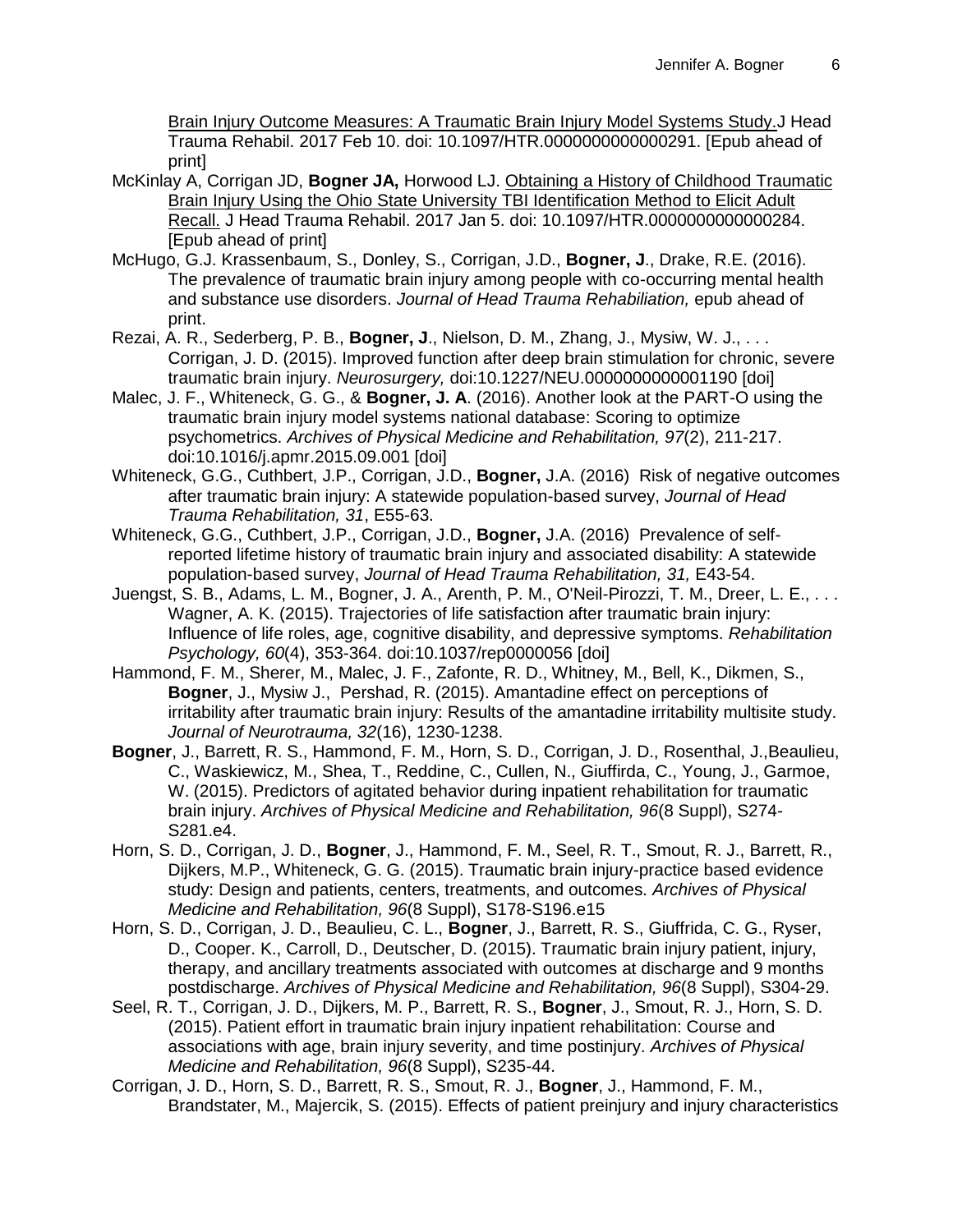on acute rehabilitation outcomes for traumatic brain injury. *Archives of Physical Medicine and Rehabilitation, 96*(8 Suppl), S209-S221.e6

- Williamson, M.L., Elliott, T.R, **Bogner, J.**, Dreer, L.E., Arango-Lasprilla, J.C., Kolakowsky-Hayner, S.A., Pretz, C.R., Lequerica, A., Perrin, P.B. (2015). Trajectories of life satisfaction over the first 10 years after traumatic brain injury: race, gender, and functional ability. *Journal of Head Trauma Rehabilitation,* epub ahead of print.
- **Bogner**, J., French, L., Lange, R., & Corrigan, J. (2015) Pilot study of alcohol and substance misuse among injured service members. *Brain Injury,* epub ahad of print.
- Cuthbert, J.P., Whiteneck, G.G., Corrigan, J.D., **Bogner**, J. (2014). The reliability of a computer-assisted telephone interview version of the Ohio State University TBI Identification Method. *Journal of Head Trauma Rehabilitation* 2016;31(1):E36-42
- Krellman, J.W., Kolakowsky-Hayner, S.A., Spielman, L., Dijkers, M., Hammond, F.M., B**ogner**, J., Hart, T., Cantor, J.B., Tsaousides, T. (2014). Predictors of follow-up completeness in longitudinal research on traumatic brain injury: Findings from the National Institute on Disability and Rehabilitation Research Traumatic Brain Injury Model Systems Program. *Archives of Physical Medicine and Rehabilitation*, *95*(4), 633-41.
- **Bogner**, J. & Corrigan, J.D. (2013). Interventions for substance misuse following TBI: systematic review. *Brain Impairment, 14*(1), 77-91.
- Corrigan, J.D., **Bogner**, J., Mellick, D., Bushnik, T., Dams-O'Connor, K., Hammond, F.M., Hart, T., Kolakowsky-Hayner, S. (2013). Prior history of TBI among persons in the TBI Model Systems National Database. *Archives of Physical Medicine and Rehabilitation*, *94*(10), 1940-1950.
- Heinemann, A.W., Magasi, S., Bode, R.K., Hammel, J., Whiteneck, G.G., **Bogner**, J., Corrigan, J.D. (2013). Measuring enfranchisement: importance and control of participation by people with disabilities. *Archives of Physical Medicine and Rehabilitation*, *94*(11), 2157- 2165.
- Corrigan, J., **Bogner**, J., Holloman, C. (2012). Lifetime history of traumatic brain injury among persons with substance use disorders. *Brain Injury, 26*(2), 139-150.
- Corrigan, J., **Bogner**, J., Pretz, C., Mellick, D., Kreider, S., Whiteneck, G., Harrison-Felix, C., Dijkers, M. Heinemann, A. (2012). Use of neighborhood characteristics to improve prediction of psychosocial outcomes: a Traumatic Brain Injury Model Systems investigation. *Archives of Physical Medicine and Rehabilitation. 93*(8), 1350-58.
- Ferguson, P., Pickelsimer, E., Corrigan, J., **Bogner**, J., Wald, M. (2012). Prevalence of traumatic brain injury among prisoners in South Carolina. *Journal of Head Trauma Rehabilitation, 27*(3), E11-E20.
- Davis, L.C., Sherer, M., Sander, A.M., **Bogner**, J.A., Corrigan, J.D., Dijkers, M.P., Hanks, R.A., Bergquist, T.F., Seel, R.T. (2012). Pre-injury predictors of life satisfaction at one year after traumatic brain injury. *Archives of Physical Medicine and Rehabilitation, 93*(8), 1324-30.
- Sander, A.M., **Bogner**, J., Nick, T.G., Clark, A.N., Corrigan, J.D., Rozzell, M. (2012). Randomized controlled trial of a brief intervention for problem alcohol use in persons with traumatic brain injury. *Journal of Head Trauma Rehabilitation, 27*(5), 319-30.
- Whiteneck, G., Dijkers, M., Heinemann, A.W., **Bogner**, J., Bushnik, T., Cicerone, K., Corrigan, J., Hart, T., & Malec, J. (2011). Development of the Participation Assessment with Recombined Tools-Objective for use with individuals with traumatic brain injury. *Archives of Physical Medicine and Rehabilitation, 92*(4), 542-51.
- Whiteneck, G., **Bogner**, J., Heinemann, A. (2011). Advancing the measurement of participation. *Archives of Physical Medicine and Rehabilitation, 92*(4), 540-541.
- **Bogner**, J. A., Whiteneck, G. G., Corrigan, J. D., Lai, J. S., Dijkers, M. P., Heinemann, A. W. (2011). Comparison of scoring methods for the Participation Assessment with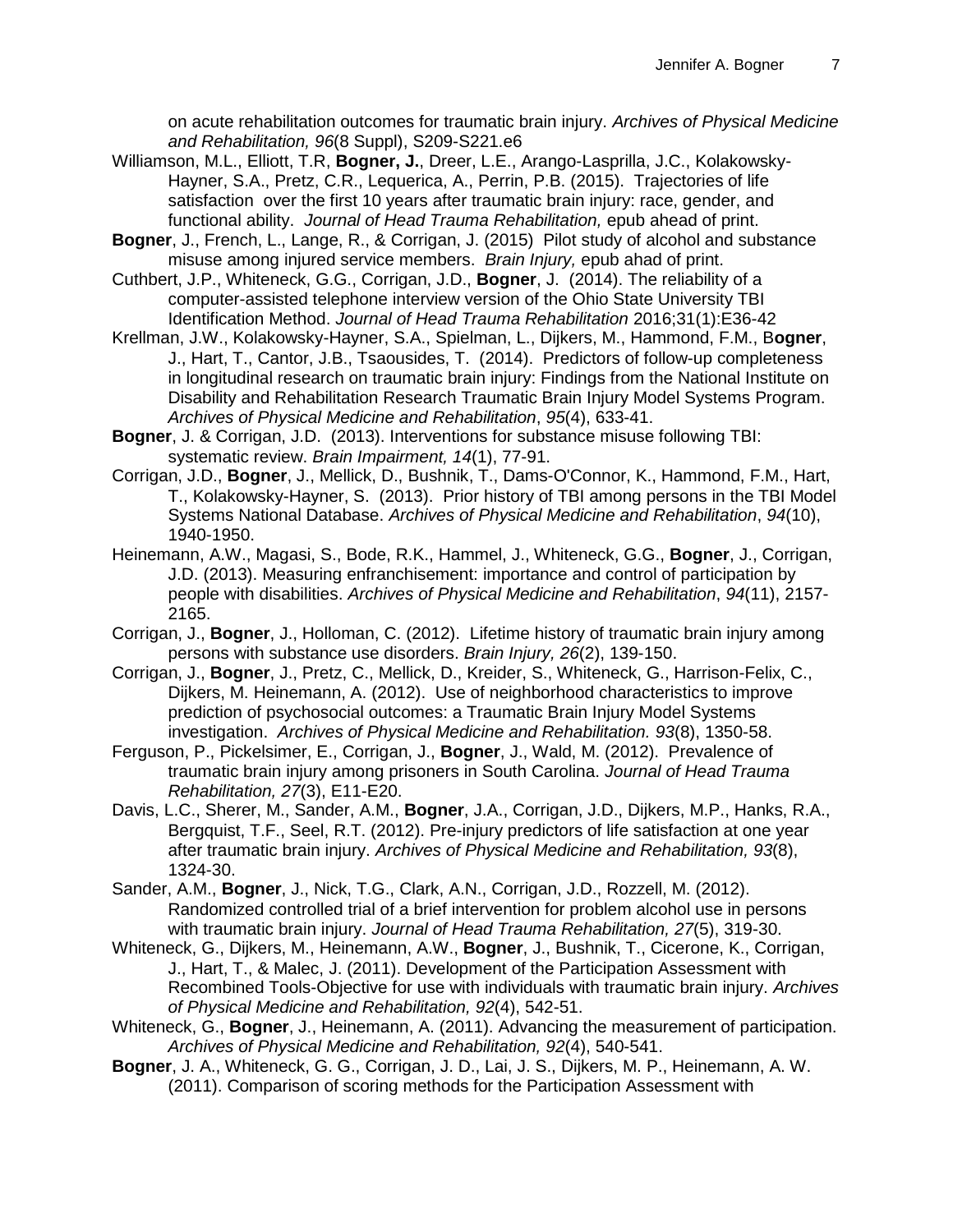Recombined Tools–Objective. *Archives of Physical Medicine and Rehabilitation*, *92*(4), 552-63.

- Heinemann, A. W., Lai, J. S., Magasi, S., Hammel, J., Corrigan, J. D., **Bogner**, J. A., Whiteneck, G. G., (2011). Measuring participation enfranchisement. *Archives of Physical Medicine and Rehabilitation*, *92*(4), 564-71.
- Hart, T., Brenner, L., Clark, A., **Bogne**r, J., Novack, T., Chervoneva, I., Richardson, R., Arango-Lasprilla, J. (2011). Major and minor depression following traumatic brain injury. *Archives of Physical Medicine and Rehabilitation, 92*(8), 1211-9.
- Choi, S., Cunningham, D.T., Aguila, F., Corrigan, J.D., **Bogner**, J., Mysiw, W.J., Knopp, M.V., Schmalbrock, P. (2011). DTI at 7 and 3 T: systematic comparison of SNR and its influence on quantitative metrics. *Magnetic Resonance Imaging*, *29*(6), 739-51.
- **Bogner**, J. (2010). Community participation: measurement issues with persons with deficits in executive functioning. (2010) *Archives of Physical Medicine and Rehabilitation, 91*(9 Suppl), S66-71.
- Corrigan J.D., **Bogner** J., Hungerford D.W., Schomer K. (2010). Screening and brief intervention for substance misuse among patients with traumatic brain injury. *Journal of Trauma, 69*(3), 722-6.
- Wilde, E., Whiteneck, G., **Bogner** et al. (2010). Recommendations for the use of common outcome measures in traumatic brain injury research. *Archives of Physical Medicine and Rehabilitation, 91*(11), 1650-1660*.*
- **Bogner,** J. & Corrigan, J.D (2009). Reliability and predictive validity of the OSU TBI Identification Method with prisoners. *Journal of Head Trauma Rehabilitation, 24*(4), 282- 294.
- Magasi, S., Hammel, J., Heinemann, A., Whiteneck, G., **Bogner**, J. (2009). Participation: a comparative analysis of multiple rehabilitation stakeholders' perspectives. *Journal of Rehabilitation Medicine. 41(*11), 936-44.
- Corrigan, J.D. & **Bogner**, J. (2008). Neighborhood characteristics and outcomes after traumatic brain injury. *Archives of Physical Medicine and Rehabilitation, 89*(5), 912-921.
- Hammel, J., Magasi, S., Heinemann, A., Whiteneck, G., **Bogner**, J. Rodriguez, E. (2008). What does participation mean? An insider perspective from people with disabilities. *Disability and Rehabilitation*, *30*(19),1445-60.
- Hart, T., Hanks, R., **Bogner**, J., Millis, S. Esselman, P. (2007). Blame Attribution in intentional and unintentional traumatic brain injury: longitudinal changes and impact on subjective well-being. *Rehabilitation Psychology, 52*(2), 152-161.
- Corrigan, J. D., Bogner, J. (2007). Initial reliability and validity of the Ohio State University Traumatic Brain Injury Identification Method. *Journal of Head Trauma Rehabilitation, 22*(6), 318-329.
- Corrigan, J. D., **Bogner,** J. (2007). Interventions to promote retention in substance abuse treatment. *Brain Injury*, *21*(4), 343-356.
- Mysiw, W. J., **Bogner**, J. A., Corrigan, J. D., Fugate, L., Clinchot, D. M., Kadyan, V. (2006). The impact of acute care medications on rehabilitation outcome after traumatic brain injury. *Brain Injury*, 20(9), 905-911.
- Hart, T., Dijkers, M., Fraser, R., Cicerone, K., **Bogner**, J.A., Whyte, J., Waldron, B., & Malec, J. (2006). Vocational services for traumatic brain injury: Treatment definition and diversity within model systems of care. *Journal of Head Trauma Rehabilitation, 21*(6), 467-82.
- Corrigan, J.D., **Bogner**, J., Lamb-Hart, G., Heinemann, A.W., & Moore, D. (2005). Increasing substance abuse treatment compliance for persons with traumatic brain injury. *Psychology of Addictive Behaviors*, *19*(2), 131-139.
- Corrigan, J.D., **Bogner**, J. (2004). Latent factors in measures of rehabilitation outcomes after traumatic brain injury. *Journal of Head Trauma Rehabilitation*, *(19)*6, 445-458.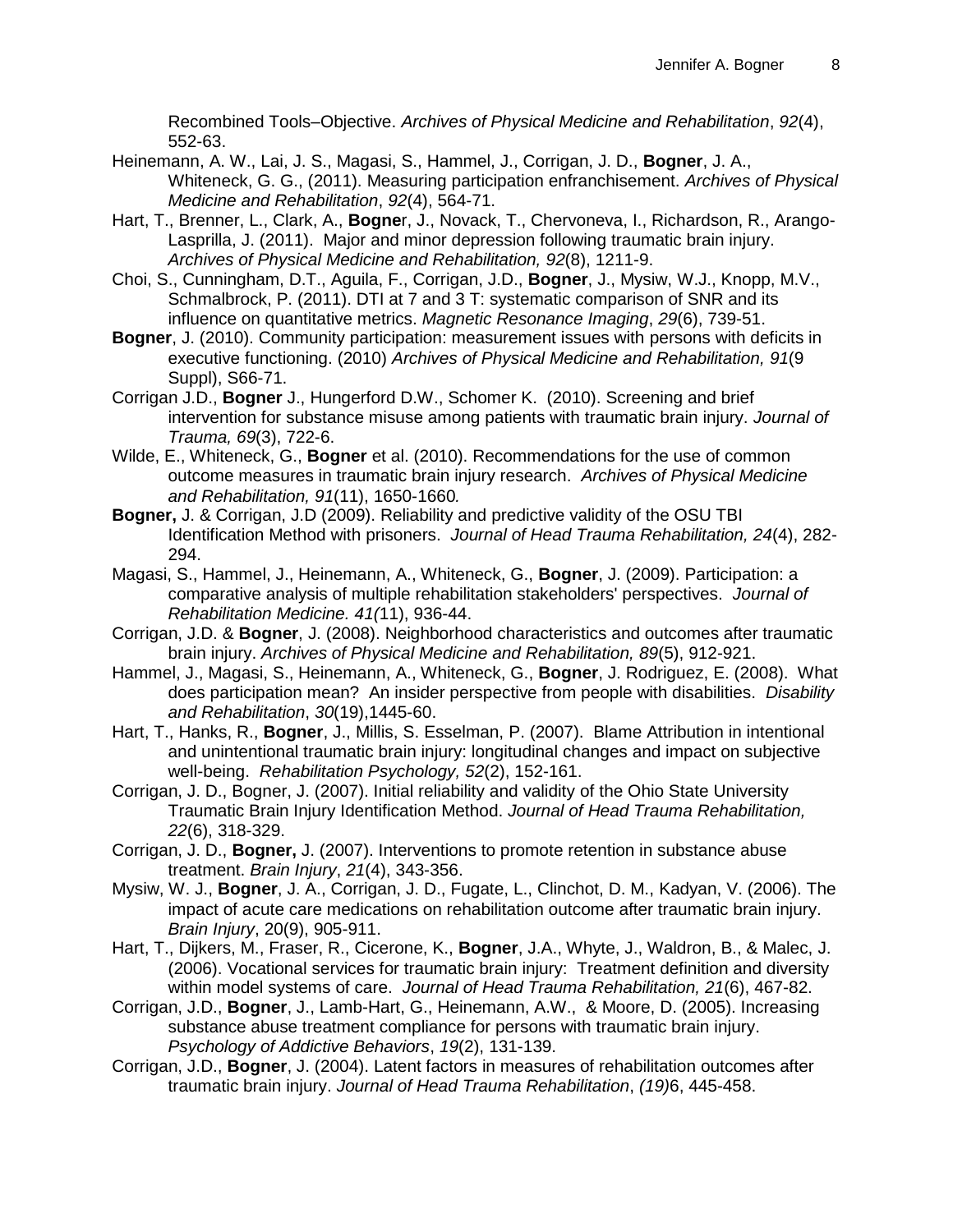Kadyan, V., Mysiw, W., Bogner, J., Corrigan, J., Fugate, L. & Clinchot, D. (2004). Gender differences in agitation after TBI. *American Journal of Physical Medicine & Rehabilitation, 83*(10), 747-52.

Corrigan, J.D., Harrison-Felix, C., **Bogner**, J., Dijkers, M., Terrill, M.S., & Whiteneck, G. (2003). Systematic bias in traumatic brain injury outcome studies due to loss to follow-up. *Archives of Physical Medicine and Rehabilitation*, *84*(2), 153-159.

Kreutzer, J.S., Marwitz, J.H., Walker, W., Sander, A., Sherer, M., **Bogner**, J., Fraser, B. & Bushnik, T. (2003). Return to work and job stability after brain injury: a TBI Model System multicenter analysis. *Journal of Head Trauma Rehabilitation, 18*(2), 128-138.

Hart, T., **Bogner**, J., Whyte, J. & Polansky, M. (2003). Attribution of blame in accidental and violence-related traumatic brain injury. *Rehabilitation Psychology, 48*(2), 86-92.

**Bogner**, J.A., Corrigan, J.D., Fugate, L., Mysiw, W.J., & Clinchot, D. (2001). The role of agitation in the prediction of outcomes following traumatic brain injury. *American Journal of Physical Medicine and Rehabilitation, 80(9),* 636-644.

Corrigan, J.D., Wolfe, M., Mysiw, W.J., Jackson, R.D., & **Bogner**, J.A. (2001). Early identification of traumatic brain injury in female victims of domestic violence. *Clinical Journal of Women's Health*, *1*(4), 184-190.

Corrigan, J.D., **Bogner**, J.A., Mysiw, W.J., Clinchot, D., Fugate L. (2001). Life satisfaction following traumatic brain injury. *Journal of Head Trauma Rehabilitation*, *16*(6), 543-555.

**Bogner**, J.A., Corrigan, J.D., Mysiw, W.J., Clinchot, D., & Fugate, L.P. (2001). A comparison of substance abuse and violence in the prediction of long-term rehabilitation outcomes following traumatic brain injury. *Archives of Physical Medicine and Rehabilitation, 82*(5), 571-577.

Arenth, P.A., **Bogner**, J.A., Corrigan J.D., & Schmidt, L. (2001). The utility of the Substance Abuse Subtle Screening Inventory-3 for use with individuals with brain injury. *Brain Injury, 15*(6), 499-510.

Wallace, C.A. & **Bogner**, J.A. (2000). Awareness of deficits: Emotional implications for persons with brain injury and their significant others. *Brain Injury, 14*(6), 549-562.

**Bogner**, J.A., Bode, R.K., Corrigan, J.D., & Heinemann, A.W. (2000). Rating scale analysis of the Agitated Behavior Scale. *Journal of Head Trauma Rehabilitation, 15*(1), 656-669.

**Bogner,** J.A., Corrigan, J.D., Stange, M., & Rabold, D. (1999). Reliability of the Agitated Behavior Scale. *Journal of Head Trauma Rehabilitation, 14*(1), 91-96.

Clinchot, D., **Bogner**, J.A., Mysiw, W.J., Fugate, L., & Corrigan, J. (1998). Defining sleep disturbance after brain injury. *American Journal of Physical Medicine and Rehabilitation, 77*(4), 291-295.

Wallace, C., **Bogner**, J.A., Corrigan, J.D., Fugate, L., Clinchot, D., & Mysiw, W.J. (1998). Primary caregivers of persons with traumatic brain injury: Life change one year after injury. *Brain Injury, 12*(6), 483-493.

**Bogner,** J.A., Corrigan, J.D., Spafford, D.E., & Lamb-Hart, G.L. (1997). Integrating substance abuse treatment and vocational rehabilitation following traumatic brain injury. *Journal of Head Trauma Rehabilitation*, *12* (5), 57-71.

Corrigan, J.D., **Bogner**, J.A., Mysiw, W.J., Clinchot, D., & Fugate, L. (1997). Systematic bias in outcomes studies of persons with traumatic brain injury. *Archives of Physical Medicine and Rehabilitation*, *78* (2), 132-137.

Clinchot, D., **Bogner**, J.A., & Kaplan, P.E. (1997). Cerebral aneurysms: Analysis of rehabilitation outcomes. *Archives of Physical Medicine and Rehabilitation, 78,* 132-137.

Corrigan, J.D., **Bogner**, J.A., & Tabloski, P.A. (1996). Comparisons of agitation associated with Alzheimer's disease and acquired brain injury. *The American Journal of Alzheimer's Disease*, *6,* 20-24.

**Bogner**, J.A. & Corrigan, J.D. (1995). Epidemiology of agitation. *Neurorehabilitation, 5,* 293- 297.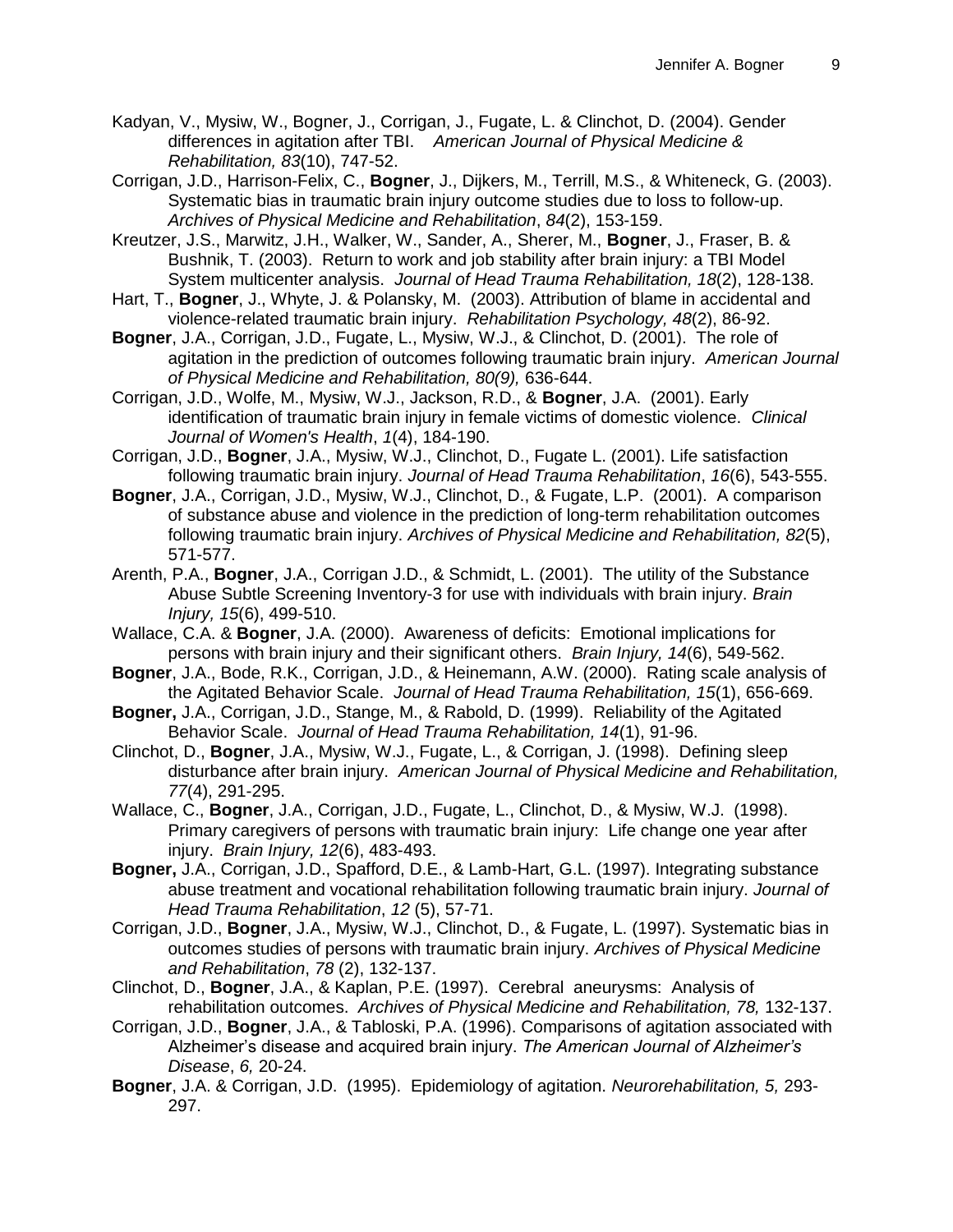- Corrigan, J.D. & **Bogner**, J.A. (1995). Assessment of agitation following brain injury. *NeuroRehabilitation*, *5*, 205-210.
- Corrigan, J.D. & **Bogner**, J.A. (1994). Factor structure of the Agitated Behavior Scale. *Journal of Clinical and Experimental Neuropsychology, 16,* 386-392.
- Hall, H., Catlin, E., Boissevain, A., and Westgate (**Bogne**r), J.A. (1984). Dangerous myths about predicting dangerousness. *American Journal of Forensic Psychology, 2* (4), 173- 193.

### **Editor-Reviewed Publications (book chapters and articles)**

- Lemsky, C. and **Bogner, J.** (2018). Substance use disorders. In Silver, J., McAllister, T,W., and Arciniegas, D. (Eds) *Textbook of Traumatic Brain Injury.* Arlington, Va: American Psychiatric Association Publishing, Inc.
- **Bogner,** J. (2013). Substance use disorders. In D.B. Arciniegas, N.D. Zasler, R.D. Vanderploeg, & M.S. Jaffee. (Eds) *Management of Adults with Traumatic Brain Injury* (pp 303-322)*.* Arlington, Va: American Psychiatric Publishing, Inc.
- **Bogner**, J., Bellon K., Kolakowsky-Hayner, S.A., Whiteneck, G. (2013). Participation Assessment with Recombined Tools-Objective. *Journal of Head Trauma Rehabilitation, 28*(4), 337-339.
- **Bogner**, J., Corrigan, J.D. (2012). Preface: Substance Misuse and Traumatic Brain Injury. *Journal of Head Trauma Rehabilitation, 27(5),* 317-318.
- Corrigan, J.D., **Bogner**, J.A., & Lamb-Hart, G.L. (1999). Substance abuse and brain injury. In M. Rosenthal, E.R. Griffith, J.S. Kreutzer, & B. Pentland (Eds.), *Rehabilitation of the adult and child with traumatic brain injury* (pp 556-571). Philadelphia, Pennsylvania: FA Davis Company.

#### **Presentations, Invited Addresses and Workshops**

- Substance use and TBI: Integrating care and supporting recovery. Keynote presentation at the annual conference of the Toronto Rehabilitation Institute: 2020 Traumatic Brain Injury Conference: Promoting well-being following TBI. Toronto, Canada, February 7, 2020.
- Talking about substance use after brain injury: A place to start. Workshop presentation at the annual conference of the Toronto Rehabilitation Institute: 2020 Traumatic Brain Injury Conference: Promoting well-being following TBI. Toronto, Canada, February 7, 2020.
- Randomized Controlled Trial of a Brief Intervention for Substance Misuse following Moderate or Severe TBI: . Presented at the annual conference of the American Congress of Rehabilitation Medicine, Chicago, Illinois, November 7, 2019.
- Comparative effectiveness of TBI rehabilitation interventions. Workshop presented at the 34<sup>th</sup> annual Western Michigan Brain Injury Network Symposium, Grand Rapids, Michigan, April 18, 2019
- Brief intervention for substance misuse following moderate-severe TBI. Presented at the annual conference of the International Brain Injury Association, Toronto, Canada, March 15, 2019.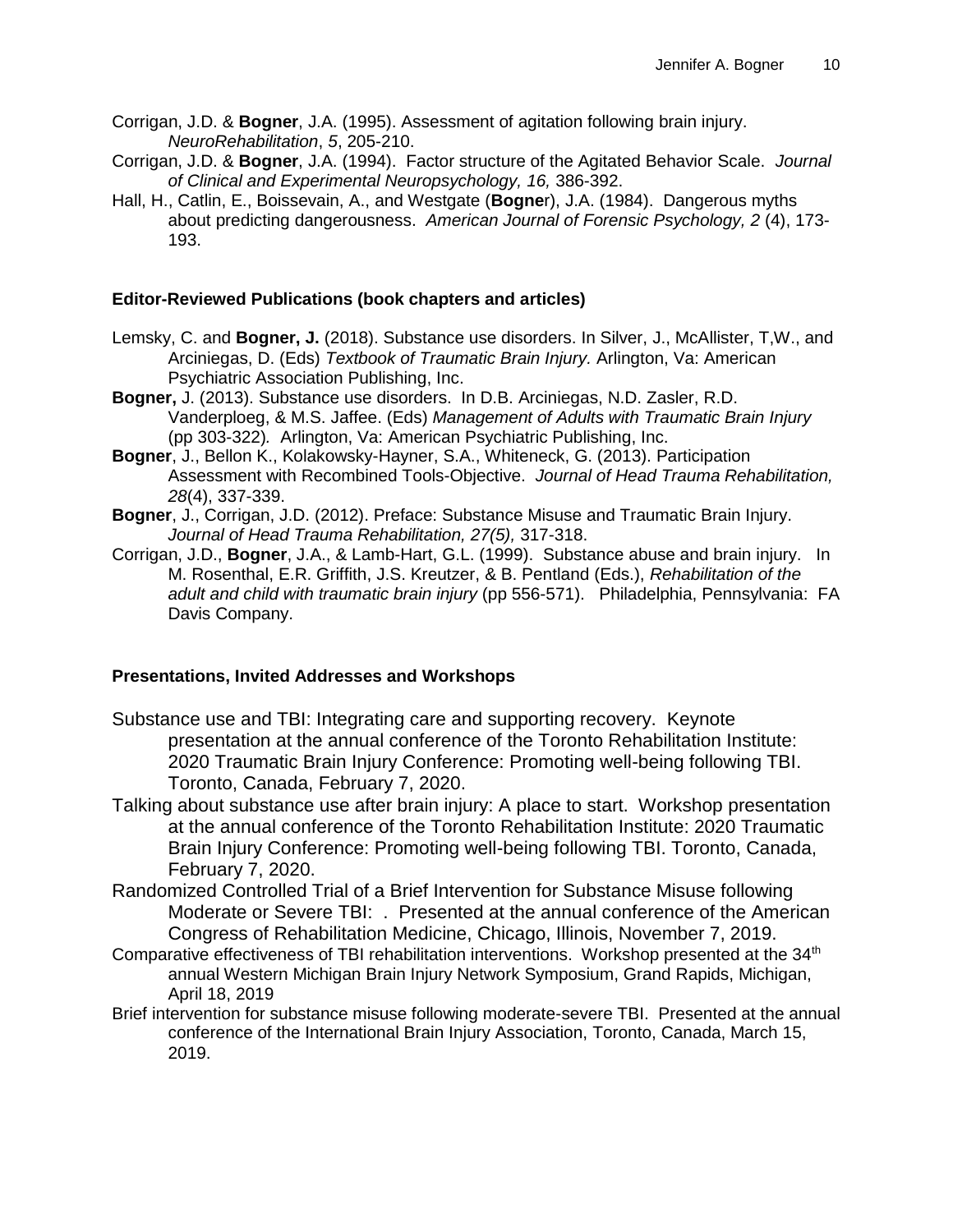- Understanding the Impact of Co-Morbid Conditions on Outcomes from TBI, Symposium with J. Corrigan, R. Kumar, R. Nakase-Richardson, J. Ketchum, K. Dams-O'Connor. Annual meeting of the American Congress of Rehabilitation Medicine, October 1, Dallas, Texas.
- Squeezing More Value out of the Rehabilitation Stay: Comparative Effectiveness of Different Rehabilitation Approaches. Symposium organized for the Federal TBI Interagency conference, Washington, DC, June 2018.
- Developing guidelines for Rehabilitation of Individuals with Moderate-Severe TBI. Symposium presentation at the Federal TBI Interagency conference, Washington, DC, June 12, 2018.
- Participatory Action Research in the Context of Rehabilitation: Lessons Learned from Community Psychology and Rehabilitation Research, Symposium presented with Lakeya McGill, M.A.
	- Dawn Ehde, Ph.D. Jennifer Bogner, Ph.D. Claire Kalpakjian, Ph.D., Rehabilitiation Psychology 2018, Dallas, Texas, February, 2018.
- Best Rehabilitation Practices. Presentation for the annual summit of the Brain Injury Association of Ohio, Columbus, Ohio, March, 2018.
- Comparative effectiveness of rehabilitation interventions for TBI: Impact of Advanced Therapy. Paper presentation at the annual meeting of the American Congress of Rehabilitation Medicine, October 28, 2017, Atlanta, Georgia.
- Comparative effectiveness of inpatient TBI interventions. Workshop presented with Erin Montgomery at the annual conference of the American Speech and Hearing Association, November, 2017, Los Angeles, CA.
- Comparative Effectiveness of Inpatient TBI Rehabilitation Interventions**:** Impact of More Time in Contextualized Treatment. Paper presentation at the International Brain Injury Association conference, New Orleans, Louisiana, April, 2017.
- Comparative Effectiveness of Rehabilitation Interventions for TBI: Update on Findings. Webinar hosted by the Brain Injury Association of Michigan, January, 2017.
- Can propensity score methodology save TBI rehabilitation when RCTs are an impossibility? With Cynthia Beaulieu, Kami Gilchrist and Misti Timpson. Symposium presented at the annual meeting of the American Congress of Rehabilitation Medicine, Chicago Illinois, November 3, 2016.
- Adapting behavioral treatments for persons with TBI. Symposium led by Tessa Hart and with Angelle Sander. Presented at the annual meeting of the American Congress of Rehabilitation Medicine, Chicago Illinois, November, 2016.
- Screening, brief intervention, and referral for treatment, Presentation at the 27 th Annual State of the States in Head Injury Conference. September, 2016; Columbus, Ohio..
- Interventions to Reduce Substance Misuse after Injury: Traumatic Brain Injury as an Example. Presentation at the midyear conference of Division 22, American Psychological Association, San Antonio, Texas, February, 2014.
- Substance Misuse Treatment. Webinar for the Brain Injury Association of Michigan, June, 2013.
- Substance Misuse Treatment in the Community, with Monica Lichi. Caregivers Education Series Live Webinars of the Brain Injury Association of America, March, 2013.
- Substance Misuse and TBI. Webinar with Angelle Sander for the Brain Injury Association of America, December, 2012.
- Traumatic Brain Injury and Substance Use Disorders. Presentation for the annual conference of the Brain Injury Association of Indiana, Indianapolis, Indiana, September, 2012.
- Traumatic Brain Injury: Screening and Accommodations. Presentation for the Ohio Department of Mental Health, Athens, Ohio, July, 2012.
- Introduction to Traumatic Brain Injury and its Neurobehavioral Sequelae. Presentation for Appalachian Behavioral Healthcare, Athens, Ohio, February, 2012.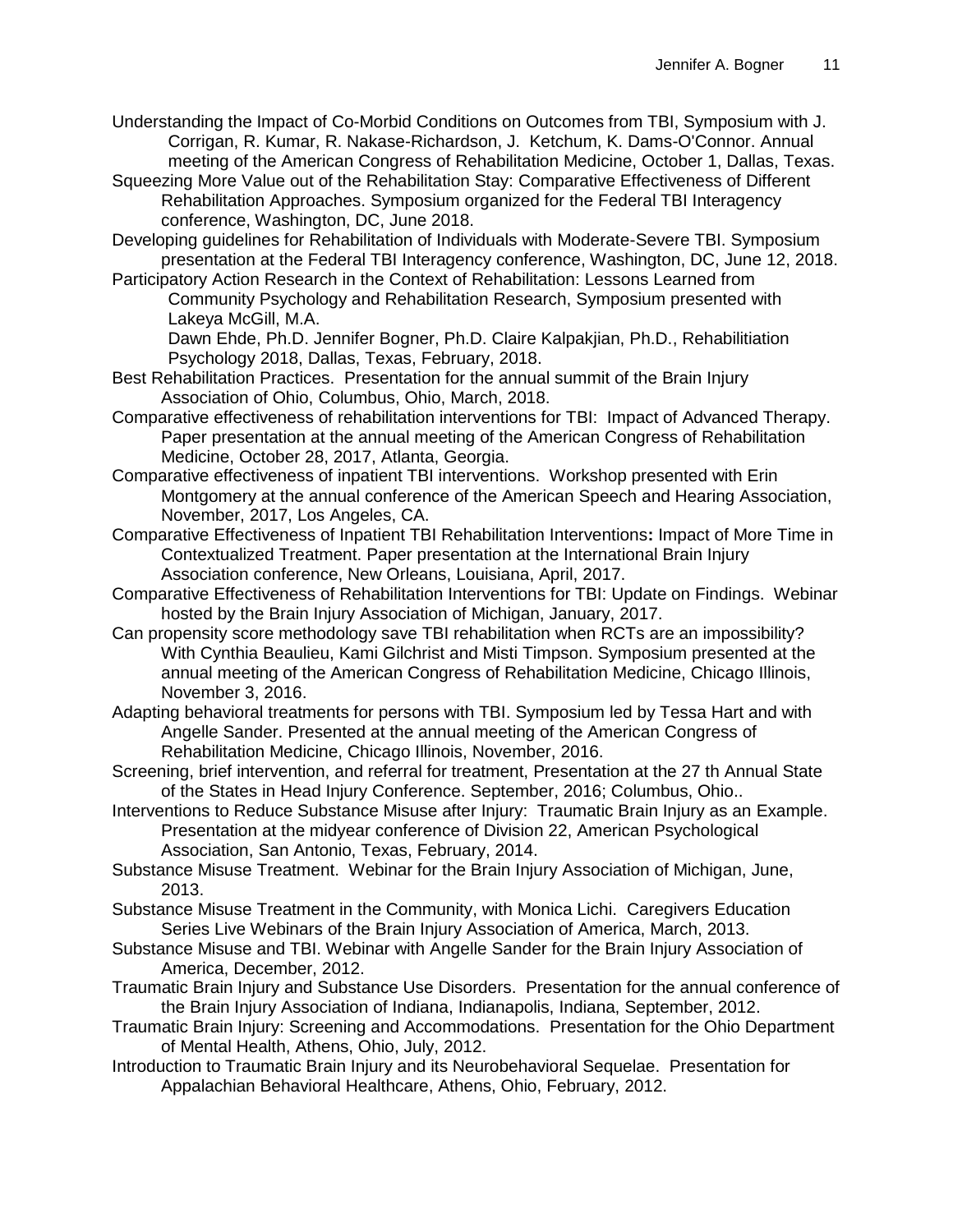- Screening for Traumatic Brain Injury. Webinar for North Dakota Department of Human Services, November, 2010.
- Traumatic Brain Injury and Co-Occurring Substance Use Disorders. Presentation at the conference of the Substance Abuse and Mental Health Services Administration, Chicago, Illinois, July 2010.
- Traumatic Brain Injury and Substance Abuse. Presentation at *Why Women Cry,* conference sponsored by Sisters Together and Reaching, Baltimore, Maryland, April, 2010.
- Participation Measurement in TBI Rehabilitation. Presentation at the annual conference of the Brain Injury Association of Michigan, Lansing, Michigan, September, 2009.
- Substance Abuse and Traumatic Brain Injury. Workshop presented at "Community Integration of Persons with Traumatic Brain Injury: Advances in Research and Implications for Treatment", Rehabilitation Research and Training Center (RRTC) on Community Integration of Persons with Traumatic Brain Injury (TBI), Houston, Texas, September, 2009.
- Screening for Traumatic Brain Injury. Workshop for Community Connections, Washington D.C. June, 2009.
- Traumatic Brain Injury and How to Adapt Substance Abuse Treatment to the TBI Population. Workshop for the Charlotte Health Education Center, Charlotte, NC, May, 2009.
- Traumatic Brain Injury: Introduction, Consequences, Screening & Accommodations, Workshop for the Scioto Paint Valley Mental Health Center, Chillicothe, Ohio, May, 2009.
- Substance Abuse and TBI. Workshop and webinar presented at Walter Reed Army Medical Center for the Defense and Veterans Brain Injury Centers, Washington DC., April, 2009.
- Behavior Management. Workshop presented for the Rehabilitation Institute Chicago Academy, Chicago, Illinois, April, 2009.
- Screening for TBI. Workshop at the annual conference of the Brain Injury Association of Ohio, Columbus, Ohio, September, 2008.
- TBI and Substance Abuse. Invited presentation at APA Division 22 (Rehabilitation Psychology) midyear conference, Tucson, Arizona, March, 2008.
- Traumatic Brain Injury. Workshop at the Substance Abuse and Mental Illness Conference, Columbus, Ohio, October, 2007.
- Agitation: Definition, measurement and management. Invited workshop for the Parkview Hospital, Fort Wayne, Indiana, August, 2007.
- Screening for TBI: What's in it for me? Invited symposium for the Health Resources and Services Administration's Maternal and Child Health Bureau 10th Annual Federal TBI Program State Agency Grantee Meeting, Bethesda, MD, March 2007.
- Agitation: Definition, measurement and management. Invited workshop for the Rehabilitation Institute of Chicago Academy, Chicago, Illinois, May, 2007.
- Classroom Strategies for Promoting Positive Outcomes. Presentation at the Ohio Brain Injury Advisory Committee's workshop for educators, Columbus, Ohio, March, 2006.
- Traumatic Brain Injury: Changes in Behavior. Workshop for the Appalachian Behavioral Healthcare, Athens, Ohio, August, 2004.
- Strategies for College Students with TBI. Workshop conducted at Columbus State Community College, July, 2003.
- Measuring agitation. Workshop provided to Edwin Shaw Rehabilitation Center staff, Akron, Ohio; March, 2003.

TBI Model Systems. Grand rounds at Metrohealth Medical Center, Cleveland, Ohio, June 2002.

- Behavior management strategies for persons with traumatic brain injury. Workshop given at the 66th annual conference of the Ohio Physical Therapy Association, Columbus, Ohio, March, 2001.
- Traumatic Brain Injury: Incidence, Sequelae, and Treatment Strategies. Workshop presented at Whetstone Industries, Mt. Gilead, Ohio, July, 2001.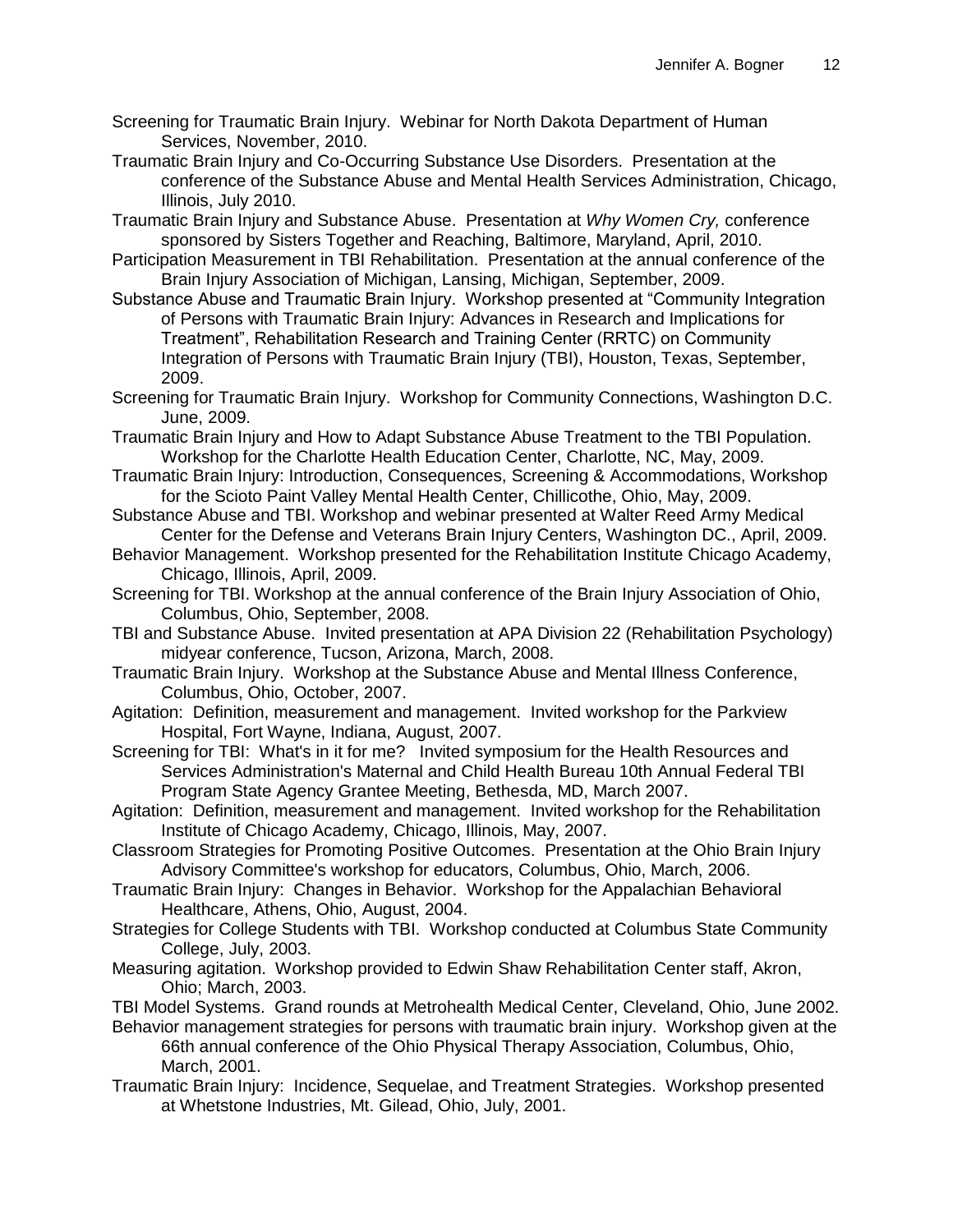- Living with hidden and less severe traumatic brain injury, with W. Gordon & P. Glass. "TBI in the 21st Century," Federal Interagency Conference, Washington D.C., December, 1999.
- Traumatic brain injury: Changes in behavior. Workshop for the Ohio Department of Mental Health Behavior Therapy Conference, Columbus, Ohio, October, 1999.
- Substance use and abuse after traumatic brain injury. Pre-conference workshop for the Brain Injury Association of New Hampshire, Concord, New Hampshire, May, 1999.
- Community integration of persons with traumatic brain injury, with J. Arnett. Workshop sponsored by Shawnee Community Mental Health Center, Chillicothe, Ohio, February, 1999.
- Traumatic brain injury: Promoting treatment intervention, not discharge. Workshop for State Long-term Care Ombudsman of the with TBI Ohio Department of Aging, Columbus, Ohio, January, 1999.
- Patient care considerations: Enhancing outcomes. One day symposium for the 6th Annual Northern Rockies Brain Injury Symposium, Missoula, Montana, August, 1998.
- Understanding closed head injuries. "Two Days In May, " Conference sponsored by the Ohio Attorney General and Victims of Crime, Columbus, Ohio, May,1997.
- Psychosocial outcomes following traumatic brain injury. "Promoting positive outcomes after brain injury: Current research and practices," conference sponsored by the Ohio Valley Center and the Brain Injury Association of Virginia, Richmond, Virginia, September, 1996.
- Using behavior management techniques to improve outcomes. Brain Injury Association-Indiana's 12th Annual Conference, Indianapolis, Indiana, September, 1996.
- Community integration: Cognitive remediation techniques, with J. Dickerson and L. Sterling. "The Highs and Lows of TBI Management", one day workshop sponsored by Good Samaritan Medical Center; Zanesville, Ohio, April,1996.
- Introduction to traumatic brain injury. 4th Annual Conference of Ohio Department of Mental Retardation/Developmental Disabilities, Columbus, Ohio, March, 1996.
- Behavior management with persons with traumatic brain injury. Workshop for Ohio Department of Mental Health, Columbus, Ohio, October, 1995.
- Preventing alcohol from disrupting the circle of recovery. Annual conference of the Ohio Head Injury Association, Columbus, Ohio, September, 1995.
- Substance abuse and traumatic brain injury. Workshop for Parkview Hospital, Fort Wayne, Indiana, June, 1995.
- Identifying risks for suboptimal outcomes following traumatic brain injury. "Life After Brain Injury: Answers I Can Live With," national conference of the Office of Special Education and Rehabilitative Services, US Dept. of Education, Chicago, Illinois, November, 1994.
- School issues relating to traumatic brain injury. Conference sponsored by the Ashland City School District; Ashland, Ohio, November, 1994.
- Risks for suboptimal outcomes. "Journey Toward Independence," 9th Annual Conference of the Northern Virginia Head Injury Association, Alexandria, Virginia, October, 1994.
- Practical considerations in assessment and intervention for agitation, with J.D. Corrigan. 18th Annual Post-graduate Course on Rehabilitation of the Brain-Injured Adult and Child, Williamsburg, Virginia, June, 1994.
- Introduction to traumatic brain injury. 2nd Annual Conference for Ohio Department of Mental Retardation/Developmental Disabilities, Columbus, Ohio, March, 1994.
- What is traumatic brain injury? "An Introduction to Life-Span Planning and Intervention," workshop sponsored by the Summit County Traumatic Brain Injury Planning Group, Akron, Ohio, August, 1993.
- Traumatic brain injury: Assessment and intervention. "An Introduction to Life-Span Planning and Intervention," workshop sponsored by the Summit County Traumatic Brain Injury Planning Group, Akron, Ohio, August, 1993.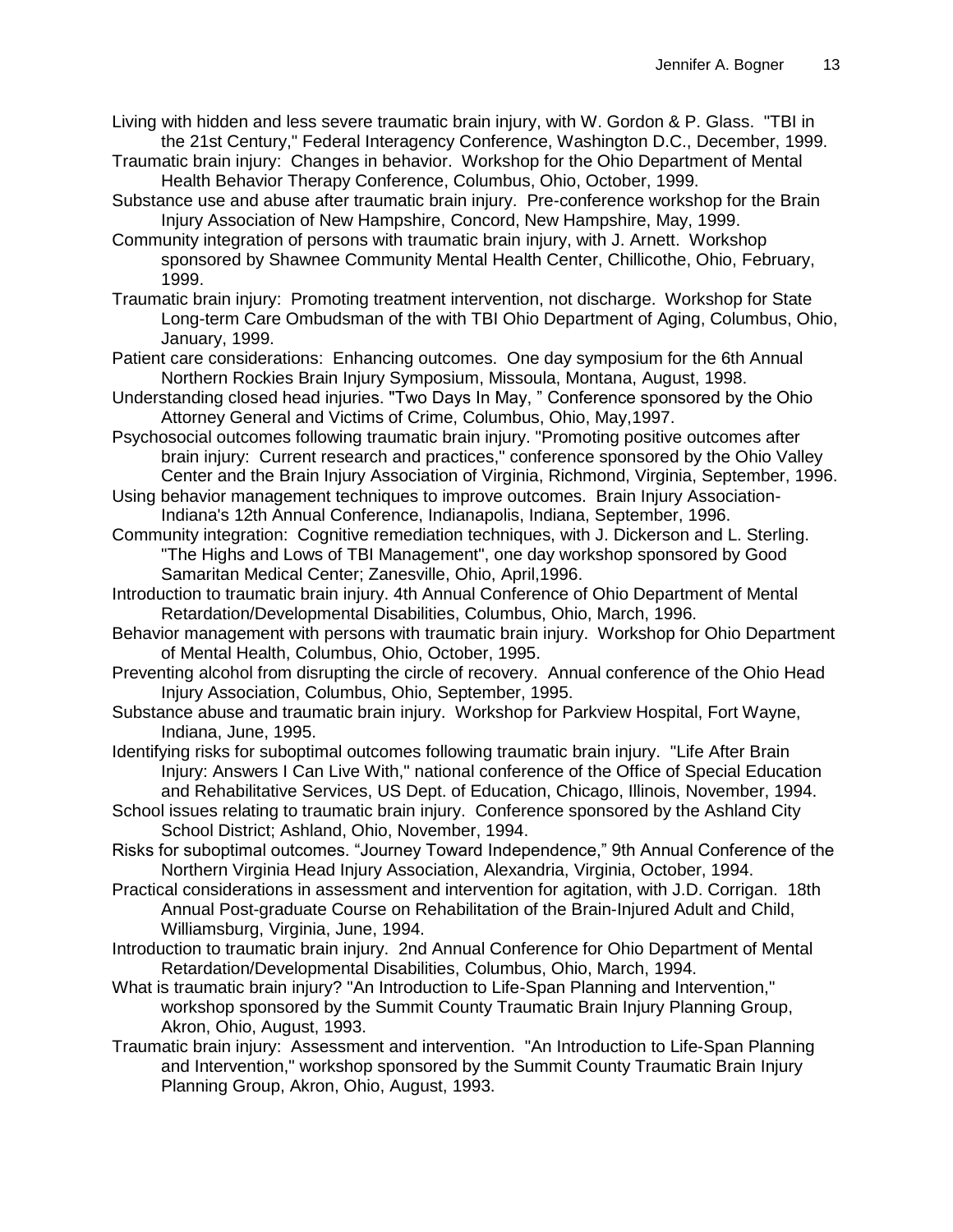- Substance abuse and traumatic brain injury. Lancaster Brain Injury Support Group, Lancaster, Ohio, January, 1993.
- The patient with traumatic brain injury: Outreach efforts from the interdisciplinary team. "Patient Education in the 90s: An Interdisciplinary Team Approach," conference by the OSU Hospitals Department of Educational Services and Development, Columbus, Ohio, November, 1992.
- Behavior management with children with disabilities. Northland Terrace Medical Center, Columbus, Ohio, May, 1992.
- Anoxia: Cognitive and behavioral issues. Northland Terrace Medical Center, Columbus, Ohio, May, 1992.
- Substance abuse and traumatic brain injury. Columbus Head Injury Support Group, Columbus, Ohio, 1991.
- Traumatic brain injury rehabilitation. One-day workshop for Licking County Board of Mental Retardation and Developmental Disabilities, Newark, Ohio, October, 1991.

## **Refereed Symposia, Paper and Poster Presentations**

- Comorbidities associated with lifetime exposure to TBI, with Corrigan, J, Cuthbert, J, Dams-O'Connor, K. Symposium presented at the ACRM Annual Conference, Orlando, Florida, November, 2013.
- Methodological challenges in studies of TBI rehabilitation: Practice-Based Evidence Study with Horn, S, Dijkers, M., Hammond F. Symposium presented at the Third Federal TBI Interagency Conference, Washington DC, June, 2011.
- Attrition in TBI Longitudinal Studies with Krellman, Hammond F. Symposium presented at the Third Federal TBI Interagency Conference, Washington DC, June, 2011.
- Lifetime history of TBI, with Corrigan, J, Brenner, L, Ferguson, P. Symposium presented at the Third Federal TBI Interagency Conference, Washington DC, June, 2011.
- Methodological challenges in studies of TBI rehabilitation: Practice-Based Evidence Study with Corrigan, J., Bogner, J., Horn, S, Dijkers, M., Hammond F., and Seel, R. Symposium presented at the ACRM-ASNR Joint Educational Conference, Denver, Colorado, October, 2009.
- Vocational rehabilitation for TBI: Research Models and Methods, with Hart, T., Corrigan, J., and Malec, J. Symposium presented at the ACRM-ASNR Joint Educational Conference, Denver, Colorado, October, 2009.
- Participation Measurement in TBI: Issues of Cognition and Communication. Pre-conference symposium on participation measurement for the annual conference of the American Congress of Rehabilitation Medicine, Toronto, Ontario, October, 2008.
- 7T DTI in mild traumatic Brain injury patients and age matched controls, with S. Choi S, P. Schmalbrock, J. Corrigan et al., ISMRM 2009, Honolulu, Hawaii, April, 2009.
- TBI Screening. Presentation at the Brain Injury Association of Ohio's annual conference, September, 2007.
- Use of Rewards for Engagement and Retention in Substance Abuse Treatment. Presentation at the TBI Interagency Conference, March, 2006.
- Increasing Substance Use Disorder Treatment Compliance for Persons With Traumatic Brain Injury, with Heinemann A., Corrigan, J.D., & Moore D. Poster presentation at the American Congress of Rehabilitation Medicine, October, 2003.
- Substance abuse and violence. Symposium on TBI Model Systems projects addressing violence presented at the annual meeting of the American Congress of Rehabilitation Medicine, Philadelphia, PA, October, 2002.
- Predicting entrance into the workforce after brain injury. Poster presented at the midyear meeting of Division 22, American Psychological Association, March, 2002.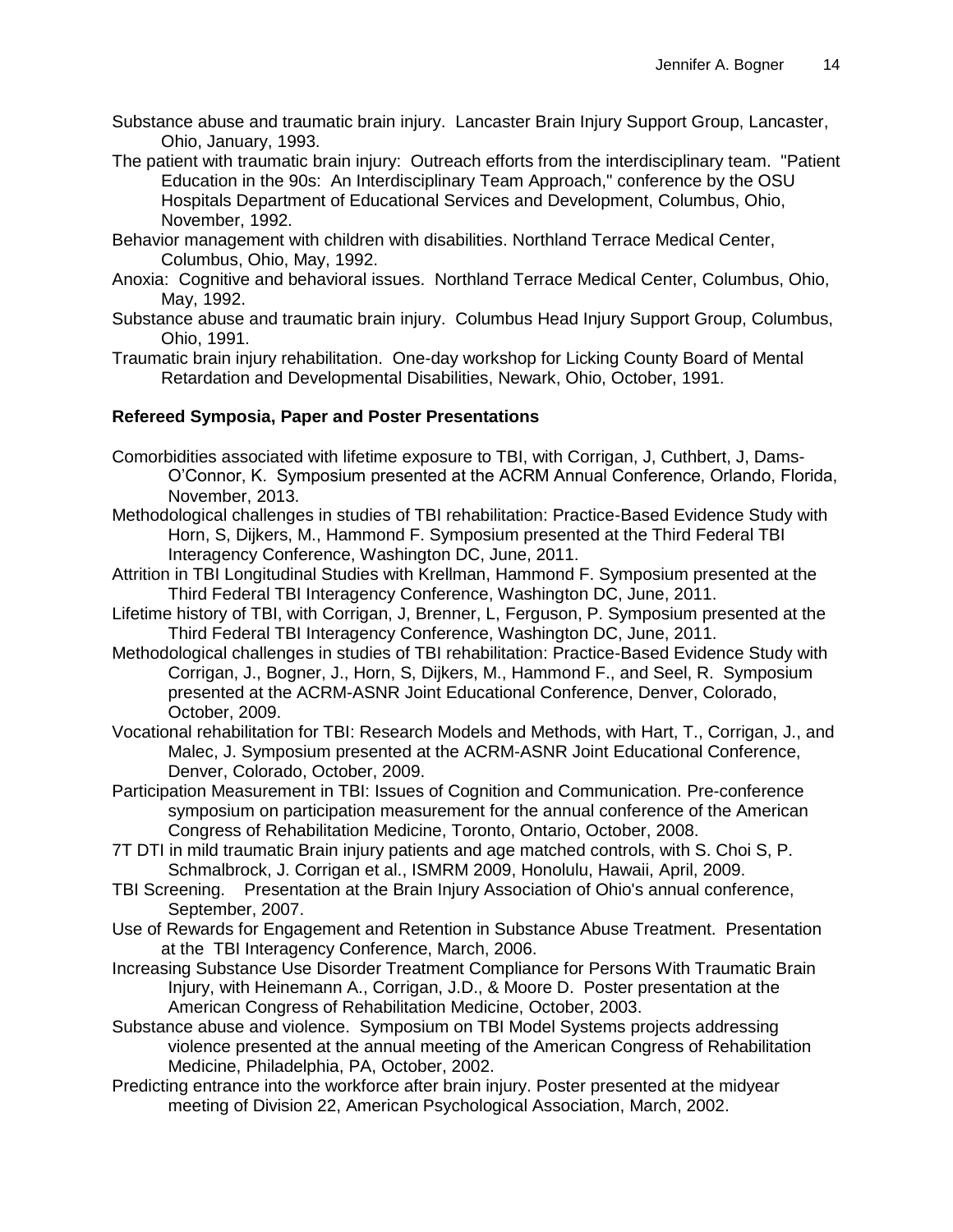Team Brain Injury: A Resource and Service Coordination Model, with J.D. Corrigan & G. Lamb-Hart. "Building Blocks of Change, " annual symposium of the Brain Injury Association, Atlanta, Georgia, July, 2001.

Outcomes following violence-related injury: The contribution of substance abuse history, with J.D. Corrigan, W.J. Mysiw, L. Fugate & D. Clinchot. Poster presentation at "TBI in the 21st Century," Federal Interagency Conference, Washington D.C., December, 1999.

- The role of agitation in the prediction of outcome, with J.D. Corrigan. W.J. Mysiw, D. Clinchot, & L. Fugate. Poster presentation at "TBI in the 21st Century," Federal Interagency Conference, Washington D.C., December, 1999. .
- Predicting subjective well-being following traumatic brain injury, with J.D. Corrigan. Poster presentation at "TBI in the 21st Century," Federal Interagency Conference, Washington D.C., December, 1999.
- Psychosocial outcomes in rehabilitation research can be confounded by demographic differences, with J.D. Corrigan. 76th Annual Meeting of the American Congress of Rehabilitation Medicine, Orlando, Florida, October, 1999.
- Measuring agitation following acquired brain injury, with J.D. Corrigan. Poster presentation at 104th Annual Convention of the American Psychological Association, Toronto, Canada; August, 1996.
- Systematic bias in longitudinal outcome studies of persons with traumatic brain injury, with J.D. Corrigan, W.J. Mysiw, D. Clinchot, & L. Fugate. "Traumatic Brain Injury: Models and Systems of Care", sponsored by the National Institute on Disability and Rehabilitation Research, Washington, D.C., April, 1996.
- Effectiveness of a case management model for treatment of substance abuse following acquired brain injury, J.D. Corrigan, W.J. Mysiw, D. Clinchot, & L. Fugate. "Traumatic Brain Injury: Models and Systems of Care", sponsored by the National Institute on Disability and Rehabilitation Research, Washington, D.C., April, 1996.
- TBI monitoring and rehabilitation management during the acute phase of recovery, with J.D. Corrigan & W.J. Mysiw. 69th Session of the American Congress of Rehabilitation Medicine, San Francisco, California, November, 1992.
- Agitation during recovery from traumatic brain injury: Nature and measurement, with J.D. Corrigan. Poster presentation at the 99th Annual Convention of the American Psychological Association, San Francisco, California, August, 1991.
- Utility of neuropsychological assessment tools with developmentally disabled adults and children, with B. Shire, C. Patterson, & D. Hammer. Paper presented at the 97th Annual Convention of the American Psychological Association, New Orleans, Louisiana, August, 1989.
- The family environment of Duchenne dystrophy: The siblings' perspective, with V. Blubaugh, D. Hammer. Paper presented at the convention of the American Association of Mental Retardation, Denver, Colorado, May, 1986.
- Duchenne dystrophy: Sibling self-concept, with V. Blubaugh, D. Hammer. Paper presented at the convention of the American Association of Mental Retardation, Denver, Colorado, May, 1986.
- Prediction of dangerousness, with H. Hall, E. Catlin, A. Boissevain. Paper presented at the 92nd Annual Convention of the American Psychological Association, Toronto, Canada, August, 1984.

## **Grants**

Principal Investigator, "Dissemination of Effective Rehabilitation Strategies for Traumatic Brain Injury", Patient-Centered Outcomes Research Institute, \$300,000, 1/1/2020-12/31/2021.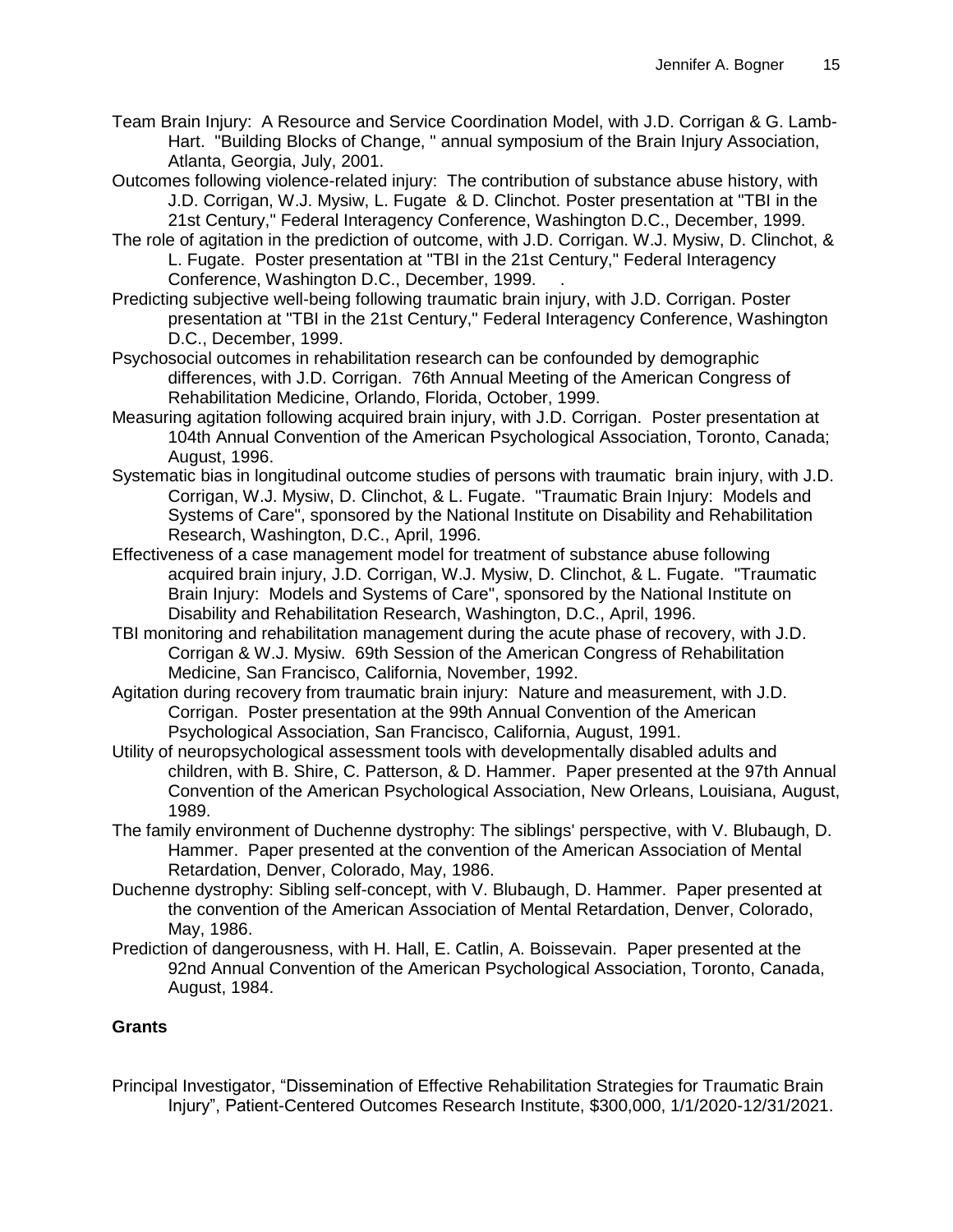- Principal Investigator, "Ohio Regional TBI Model System" TBI Model System Program site funded by the National Institute on Disability, Independent Living and Rehabilitation Research, Administration for Community Living, \$2,315,000, 10/1/2017-9/30/2022.
- Site PI," Improving Transition from Acute to Post-Acute Care Following Traumatic Brain Injury", Patient-Centered Outcomes Research Institute, \$1,531,584, 8/1/2017 – 7/31/2022
- Co-Principal Investigator, "Ohio Regional Spinal Cord Injury Model Systems". SCI Model System Program site funded by the National Institute on Disability, Independent Living and Rehabilitation Research, Administration for Community Living, \$2,200,000, 10/1/2016-9/30/2021.
- Site PI, "Comparison of sleep apnea assessment strategies to maximize TBI rehabilitation and outcome" Patient-Centered Outcomes Research Institute, \$329,056, 10/1/2016- 09/30/2019.
- Co-Investigator, "Optimizing TBI rehabilitation: Longitudinal analysis of interventions", NIH/NICHD, \$7828, 07/16/2016-06/30/2018.
- Principal Investigator, "Comparative Effectiveness of Rehabilitation Interventions for Traumatic Brain Injury", Patient-Centered Outcomes Research Institute, \$828,350, 1/1/2015- 12/31/2018.
- Co-Principal Investigator, "Identification of TBI and Accommodations for Living in the Community". Traumatic Brain Injury State Implementation Partnership Grant funded by Health Resources and Services Administration, \$982,616, 2014-2018.
- Co-Principal Investigator and Director of Research, PI on local project and on multi-site collaborative module, "Ohio Regional Traumatic Brain Injury Model System". TBI Model System Program site funded by the National Institute on Disability, Independent Living and Rehabilitation Research, Administration for Community Living, \$2,237,500, 2012- 2017.
- Co-Investigator and Site Director, "Individualized Planning for the First Year Following Acute Rehabilitation". Funded by the National Institute on Disability and Rehabilitation Research, US Department of Education, \$4,250,000, 2008-2014.
- Site Co-Principal Investigator, "A Multicenter, Parallel-group, Randomized, Double-blind, Placebo-controlled Trial of Amantadine Hydrochloride in the Treatment of Chronic Traumatic Brain Injury Irritability and Aggression". OSU is one site in a TBI Model Systems Collaborative Grant awarded to Carolinas Rehabilitation by National Institute on Disability and Rehabilitation Research, US Department of Education, \$119,640, 2008- 2014.
- Co-Principal Investigator and Director of Research, "Ohio Regional Traumatic Brain Injury Model System". TBI Model System Program site funded by the National Institute on Disability and Rehabilitation Research, US Department of Education, \$2,172,000, 2007- 2013.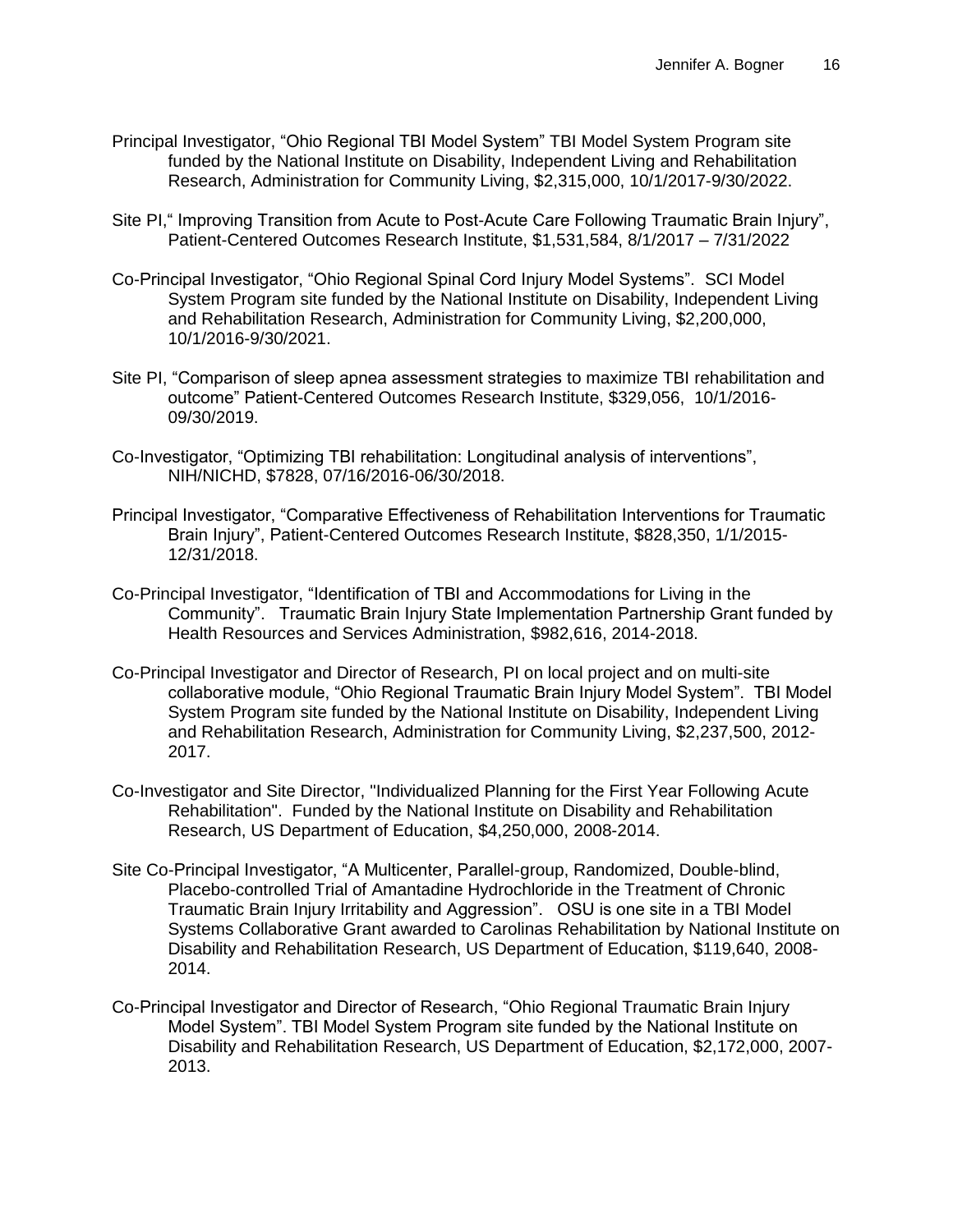- Co-Principal Investigator, "Traumatic Brain Injury and Substance Use Disorders among Injured Soldiers". Cooperative agreement with the Defense and Veterans Brain Injury Center at the Walter Reed National Military Medical Center funded by the Henry M. Jackson Foundation, \$81,500, 2009-2012.
- Co-Principal Investigator, "Operation MAPS: Pathways and Partnerships". Development project in collaboration with the Brain Injury Association of Ohio funded by the U.S. Department of Health and Human Services (HHS) Health Resources & Services Administration, \$85,000, 2006-2012.
- Investigator, "Disability After Non-Hospitalized Traumatic Brain Injury in Colorado: A Population-Based Study" awarded to the Colorado Injury Control Research Center by the Centers for Disease Control and Prevention, \$50,000, 2007-2012.
- Co-Investigator, "Incorporating Stakeholder Perspectives of Community Participation". One research project in the Rehabilitation Research and Training Center on Measuring Rehabilitation Outcomes awarded to the Rehabilitation Institute of Chicago and funded by National Institute on Disability and Rehabilitation Research, US Department of Education, \$147,000, 2004-2009.
- Co-Investigator, "Effectiveness of a Brief Educational Intervention for Reducing Substance Abuse after TBI". One research project in the Rehabilitation Research and Training Center on Health and Function in Traumatic Brain Injury awarded to The Institute for Rehabilitation Research (TIRR), Houston Texas by the National Institute on Disability and Rehabilitation Research, US Department of Education, \$345,000, 2003-2008.
- Co-Principal Investigator and Director of Research, "Ohio Regional Traumatic Brain Injury Model System". TBI Model System Program site funded by the National Institute on Disability and Rehabilitation Research, US Department of Education, \$1,825,000, 2002- 2008.
- Co-Principal Investigator, "Reliability and Predictive Validity of the OSU TBI Identification Method". Cooperative agreement from the Centers for Disease Control and Prevention. \$166,485, 2005-2007.
- Principal Investigator, "Self-Regulation in Co-occurring TBI and Substance Abuse" R03 awarded by the National Center for Medical Rehabilitation Research, NICHD, NIH, \$150,000, 2004-2006.
- Co-Principal Investigator and Director of Research, "Ohio Regional Traumatic Brain Injury Model System". TBI Model System Program site funded by the National Institute on Disability and Rehabilitation Research, US Department of Education, \$1,825,000, 2002- 2007.
- Principal Investigator, "Team Brain Injury: A Randomized Clinical Trial of a Resource and Service Coordination Model". Grant funded by the Ohio Rehabilitation Services Commission, \$124,017, 2000-2002.
- Co-Principal Investigator, "Increasing Substance Abuse Treatment Compliance for Persons with Traumatic Brain Injury." Awarded by the Center for Substance Abuse Treatment,